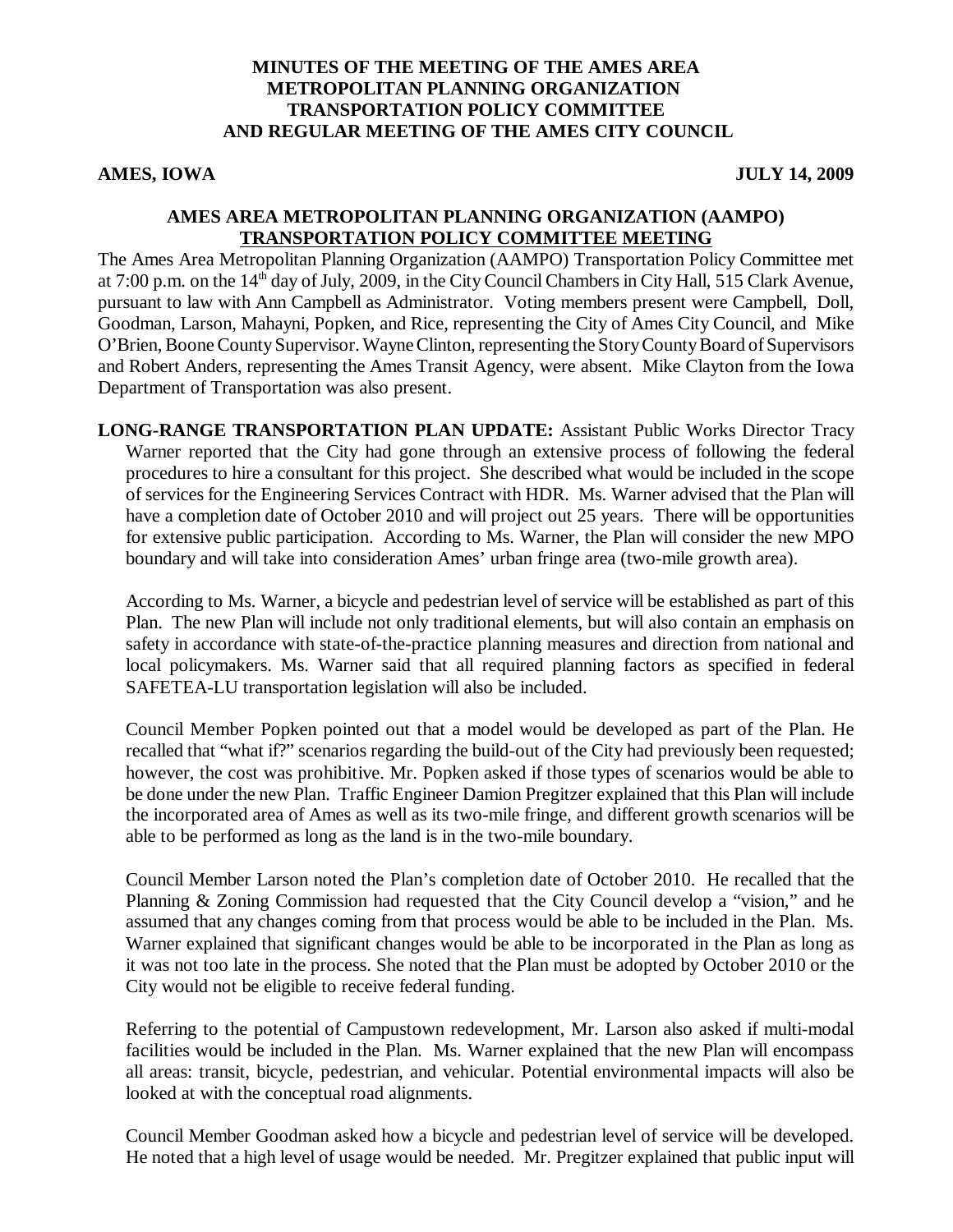be very important. Through the public participation, both quantitative measures, which would require a large quantity of pedestrians or bicyclists, and qualitative measures (how comfortable a person feels in the area) will be considered. If adequate data is not received, more qualitative measures will be used.

Moved by Mahayni, seconded by Rice, to recommend approval of the Engineering Services Contract with HDR of Omaha, Nebraska, for the Long-Range Transportation Plan in the amount of \$353,681. Vote on Motion: 8-0. Motion declared carried unanimously.

Moved by O'Brien, seconded by Doll, to adjourn the AAMPO meeting at 7:12 p.m.

# **REGULAR MEETING OF THE AMES CITY COUNCIL**

The regular meeting of the Ames City Council was called to order by Mayor Campbell at 7:13 p.m. on July 14, 2009, in the City Council Chambers in City Hall, 515 Clark Avenue. Council Members present were Doll, Goodman, Larson, Mahayni, Popken, and Rice. *Ex officio* Member Keppy was also present.

**PROCLAMATION FOR 30TH ANNIVERSARY OF NATIONAL ALLIANCE ON MENTAL ILLNESS OF CENTRAL IOWA:** Mayor Campbell proclaimed July 21, 2009, as the day to observe the 30<sup>th</sup> Anniversary of National Alliance on Mental Illness (NAMI) of Central Iowa. Accepting the Proclamation were Deb Niehof, Executive Director of NAMI of Central Iowa; Wendie Cooper, Board President, and Dr. Fred Borgen, Sherry Bradley, Barbara Royer, Board Members.

**CONSENT AGENDA:** Council Member Doll asked to pull Item No. 11, the Human Services Contract with The Richmond Center, for separate discussion. He advised that he would be abstaining from the vote on that item due to having a conflict of interest.

Moved by Goodman, seconded by Popken, to approve the following items on the Consent Agenda:

- 1. Motion approving payment of claims
- 2. Motion approving minutes of Regular Meeting of June 23, 2009, and Special Meeting of July 6, 2009
- 3. Motion approving certification of civil service applicants
- 4. Motion approving Contract Change Orders for June 16-30, 2009
- 5. Motion approving renewal of the following beer permits, wine permits and liquor licenses:
	- a. Class C Liquor Fox I Lounge, 111 South  $5<sup>th</sup>$  Street
	- b. Class C Liquor -Welch Ave Station, 207 Welch Avenue
	- c. Class C Liquor Capone's, 2518 Lincoln Way
	- d. Class B Beer Panchero's, 1310 S. Duff Avenue
	- e. Class C Liquor Applebee's, 105 Chestnut
	- f. Class C Liquor Sportsman's Lounge, 123 Main Street
- 6. RESOLUTION NO. 09-304 approving and adopting Supplement No. 2009-3 to the Municipal Code
- 7. RESOLUTION NO. 09-305 approving appointment of Bill Malone to fill vacancy on Historic Preservation Commission
- 8. RESOLUTION NO. 09-306 approving parking the Block Party Trailer on City streets for community cultural events
- 9. RESOLUTION NO. 09-307 approving partial funding request from Watershed Improvement Review Board (WIRB)
- 10. RESOLUTION NO. 09-309 approving Engineering Services Agreement for 2035 Long-Range Transportation Plan update
- 11. RESOLUTION NO. 09-310 approving Professional Services Agreement in the amount of \$61,617 with Stanley Consultants of Mescaline, Iowa, for WPC Disinfection Study
- 12. RESOLUTION NO. 09-311 waiving formal bidding requirements and authorizing staff to enter into 2009/10 Software Maintenance Contracts with Sungard Public Sector for the joint public safety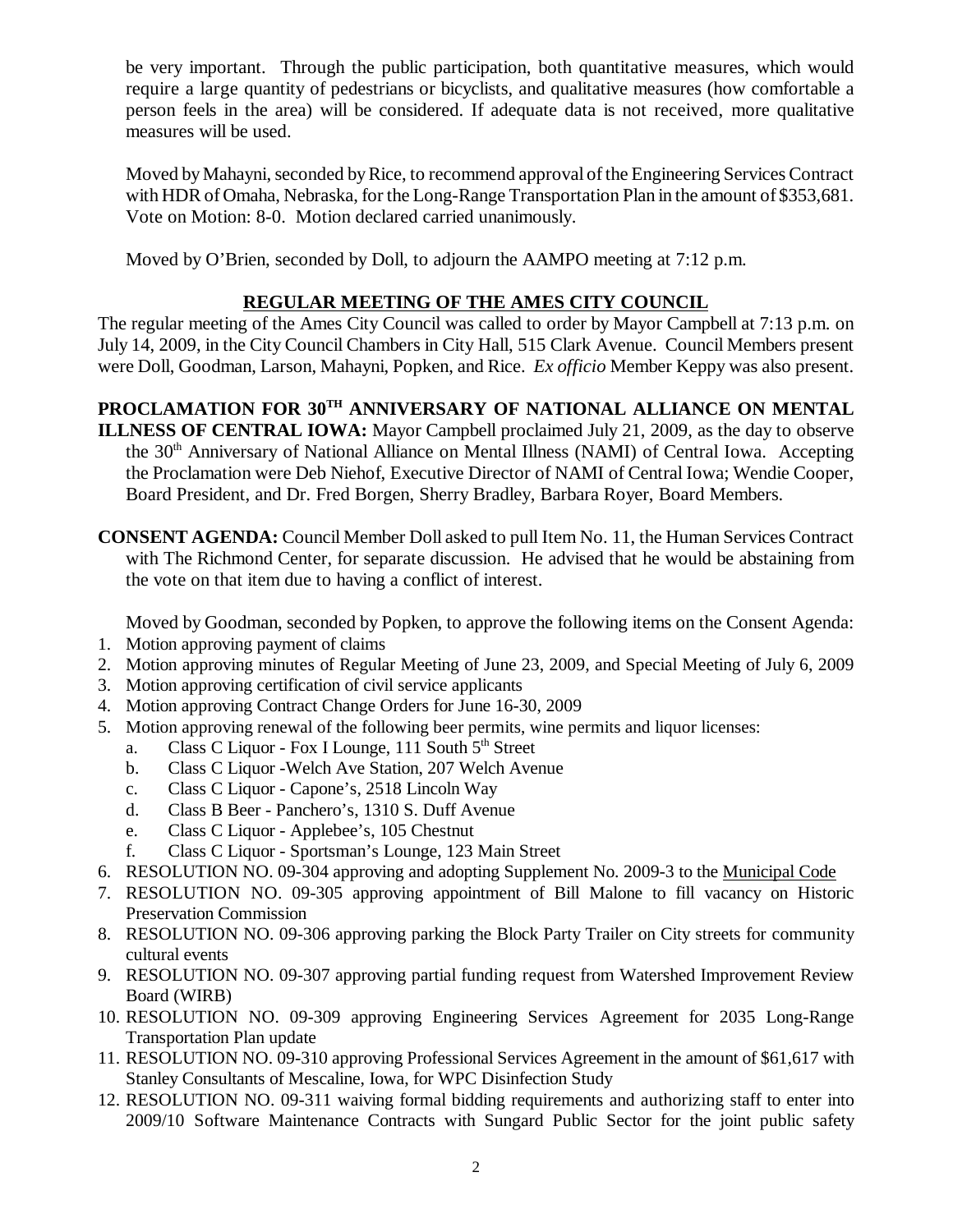computer network at an estimated cost of \$51,623

- 13. RESOLUTION NO. 09-312 waiving formal bidding requirements and authorizing staff to enter into 2009/10 Software Maintenance Contracts for integrated applications with Sungard Public Sector in the amount of \$88,081
- 14. RESOLUTION NO. 09-313 approving a contract with Fletcher Reinhardt Company of Cedar Rapids, Iowa, for Power Quality Socket Type Electric Meters for Electric Services in an amount not to exceed \$78,606
- 15. RESOLUTION NO. 09-314 approving preliminary plans and specifications for Conveyor Belt Replacement at Resource Recovery Plant; setting August 12, 2009, as bid due date and August 25, 2009, as date of public hearing
- 16. RESOLUTION NO. 09-315 approving preliminary plans and specifications for 2008/09 CyRide Route Pavement Improvements (Northwestern Avenue); setting August 5, 2009, as bid due date and August 11, 2009, as date of public hearing
- 17. RESOLUTION NO. 09-316 approving preliminary plans and specifications for 2008/09 Asphalt Paving Improvement Program (Arizona Avenue); setting August 5, 2009, as bid due date and August 11, 2009, as date of public hearing
- 18. RESOLUTION NO. 09-317 approving preliminary plans and specifications for the 2009/10 Downtown Street Improvements (Kellogg Avenue); setting August 5, 2009, as bid due date and August 11, 2009, as date of public hearing
- 19. RESOLUTION NO. 09-318 approving contract and bond for Specialized Cleaning Services, including Grit Blasting, Hydro Blasting, Detonation Blasting, and Vac Truck Services for Power Plant Boilers
- 20. RESOLUTION NO. 09-319 approving contract and bond for Valve Maintenance, Testing, Repair, Replacement, and Related Services & Supplies for Power Plant Boilers
- 21. RESOLUTION NO. 09-320 approving contract and bond for Specialized Wet Dry Vacuum, Hydro Blast, and Related Cleaning Services for Power Plant
- 22. SAM Water Tower Project:
	- a. RESOLUTION NO. 09-321 approving Change Order
	- b. RESOLUTION NO. 09-322 accepting final completion of Project
- 23. RESOLUTION NO. 09-323 approving Final Plat for Grand Aspen Subdivision,  $3<sup>rd</sup>$  Addition Roll Call Vote: 6-0. Resolutions declared adopted unanimously, signed by the Mayor, and hereby made a portion of these minutes.
- **HUMAN SERVICES CONTRACT FOR THE RICHMOND CENTER:** Moved by Rice, seconded by Goodman, to adopt RESOLUTION NO. 09-308 approving the 2009/10 Contract for Human Services with The Richmond Center.

Roll Call Vote: 5-0-1. Voting aye: Goodman, Larson, Mahayni, Popken, Rice. Voting nay: None. Abstaining: Doll. Resolution declared adopted unanimously, signed by the Mayor, and hereby made a portion of these minutes.

**PUBLIC FORUM:** Erin Kennedy, 717 Sixth Street, Nevada, Iowa, requested the City Council's permission to use City Hall as a community drug drop-off site on August 1, 2009, from 10:00 a.m. to 1:00 p.m.. The purpose of the event is to allow community members a safe and confidential manner of prescription and over-the-counter drug disposal. Ms. Kennedy made this request on behalf of the Story County Prevention Policy Board in cooperation with Youth and Shelter Services, Ames Police Department, ISU Public Safety, McFarland Clinic, Mary Greeley Medical Center, and Heartland Senior Services. This will allow community members to bring expired or unused medications (pills, lotions, or creams) or expired/unused pet medications for safe disposal. Ms. Kennedy asked that this item be placed on the next City Council Agenda.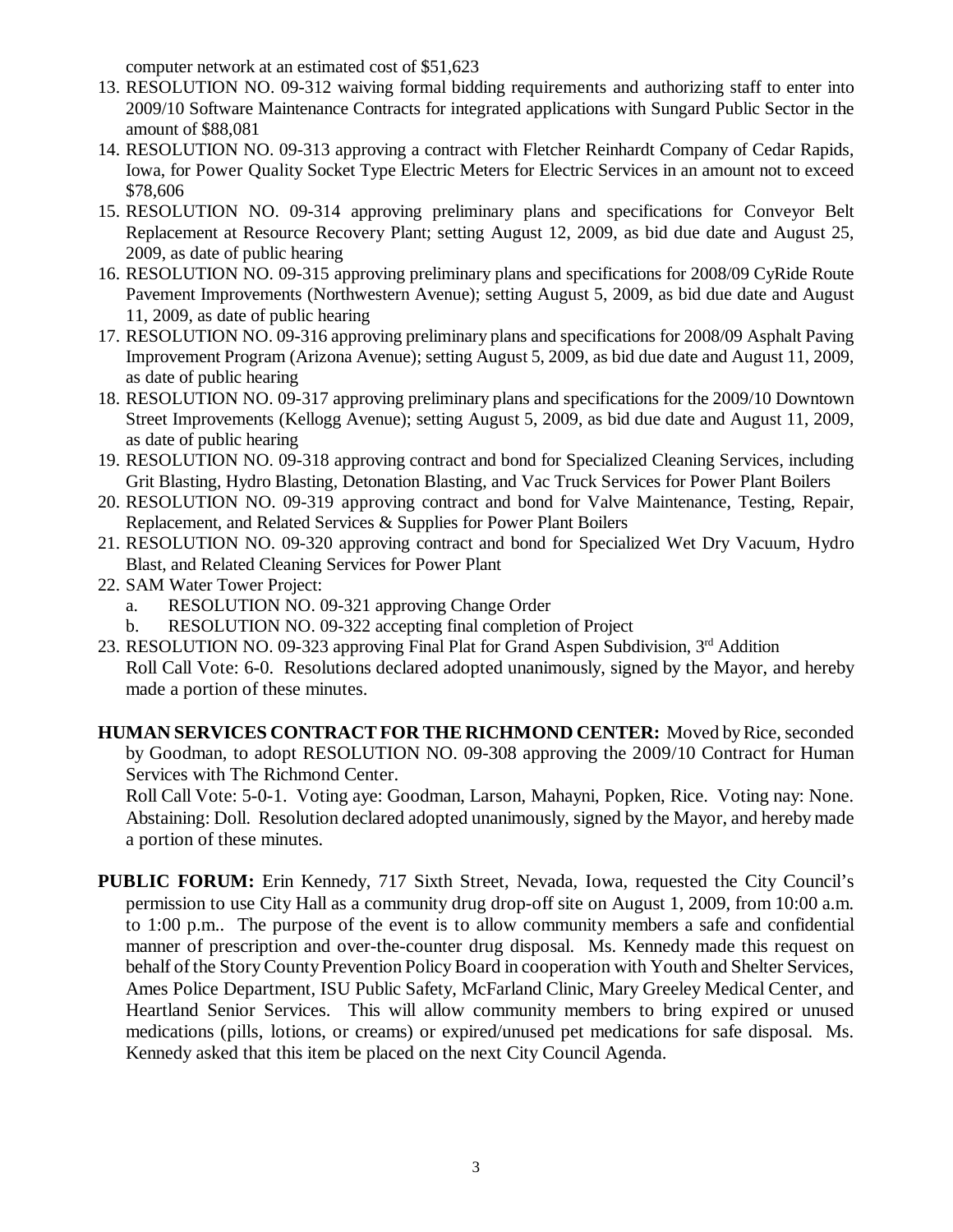**WI-FI SERVICES STATUS REPORT:** Moved by Popken, seconded by Rice, to table Item No. 47, the Wi-Fi Services report, until July 28, 2009.

Council Member Popken explained that the Agenda is very lengthy, and the report could be delayed until the Council's next meeting.

Vote on Motion: 6-0. Motion declared carried unanimously.

## **FIVE-DAY SPECIAL CLASS C LIQUOR LICENSE FOR OLDE MAIN BREWING**

**COMPANY:** Moved by Goodman, seconded by Doll, to approve a Five-Day (July 20 - 24) Special Class C Liquor License for Olde Main Brewing Company at the Department of Animal Science Building, 1221 Kildee Hall.

Vote on Motion: 6-0. Motion declared carried unanimously.

**FIVE-DAY CLASS C LIQUOR LICENSE FOR GATEWAY HOTEL:** Moved by Mahayni, seconded by Doll, to approve a Five-Day (July 21 - 25) Class C Liquor License for Gateway Hotel and Conference Center at the ISU Alumni Center, 420 Beach Avenue. Vote on Motion: 6-0. Motion declared carried unanimously.

**SPECIAL CLASS C LIQUOR LICENSE FOR AMES BEST PIES & CATERING:** Moved by Rice, seconded by Popken, to approve a new Special Class C Liquor License for Ames Best Pies & Catering, 2321 North Loop Drive.

Vote on Motion: 6-0. Motion declared carried unanimously.

**CERTIFIED LOCAL GOVERNMENT GRANT:** Moved by Mahayni, seconded by Goodman, to approve submission of Certified Local Government grant application to conduct Masonry Restoration Workshop.

Vote on Motion: 6-0. Motion declared carried unanimously.

**CAFÉ DIEM STREET CONCERT:** Moved by Popken, seconded by Rice, to adopt RESOLUTION NO. 09-324 approving closure of Main Street from Kellogg to Douglas from 6:00 p.m. to 10:00 p.m. on July 17 for Café Diem Street Concert.

Roll Call Vote: 6-0. Resolution declared adopted unanimously, signed by the Mayor, and hereby made a portion of these minutes.

**AMES FAMILY FEST:** Moved by Popken, seconded by Goodman, to adopt RESOLUTION NO. 09-325 approving closure of East Fifth Street from Duff to Carroll from 10:00 a.m. to 10:00 p.m. on August 8 for Ames Family Fest.

Sally Shaver, 1203 Scott Avenue, Ames, told the City Council that the event is a free all-day family event.

Roll Call Vote: 6-0. Resolution declared adopted unanimously, signed by the Mayor, and hereby made a portion of these minutes.

**REQUESTS FOR SHRINE BOWL PARADE ON JULY 25, 2009:** Moved by Mahayni, seconded by Doll, to adopt RESOLUTION NO. 09-326 approving closure of portions of Main Street, Douglas Avenue, Fifth Street, Burnett Avenue, Kellogg Avenue, Pearle Avenue, and Clark Avenue from 8:00 a.m. to Noon for parade scheduled at 9:30 a.m.

Roll Call Vote: 6-0. Resolution declared adopted unanimously, signed by the Mayor, and hereby made a portion of these minutes.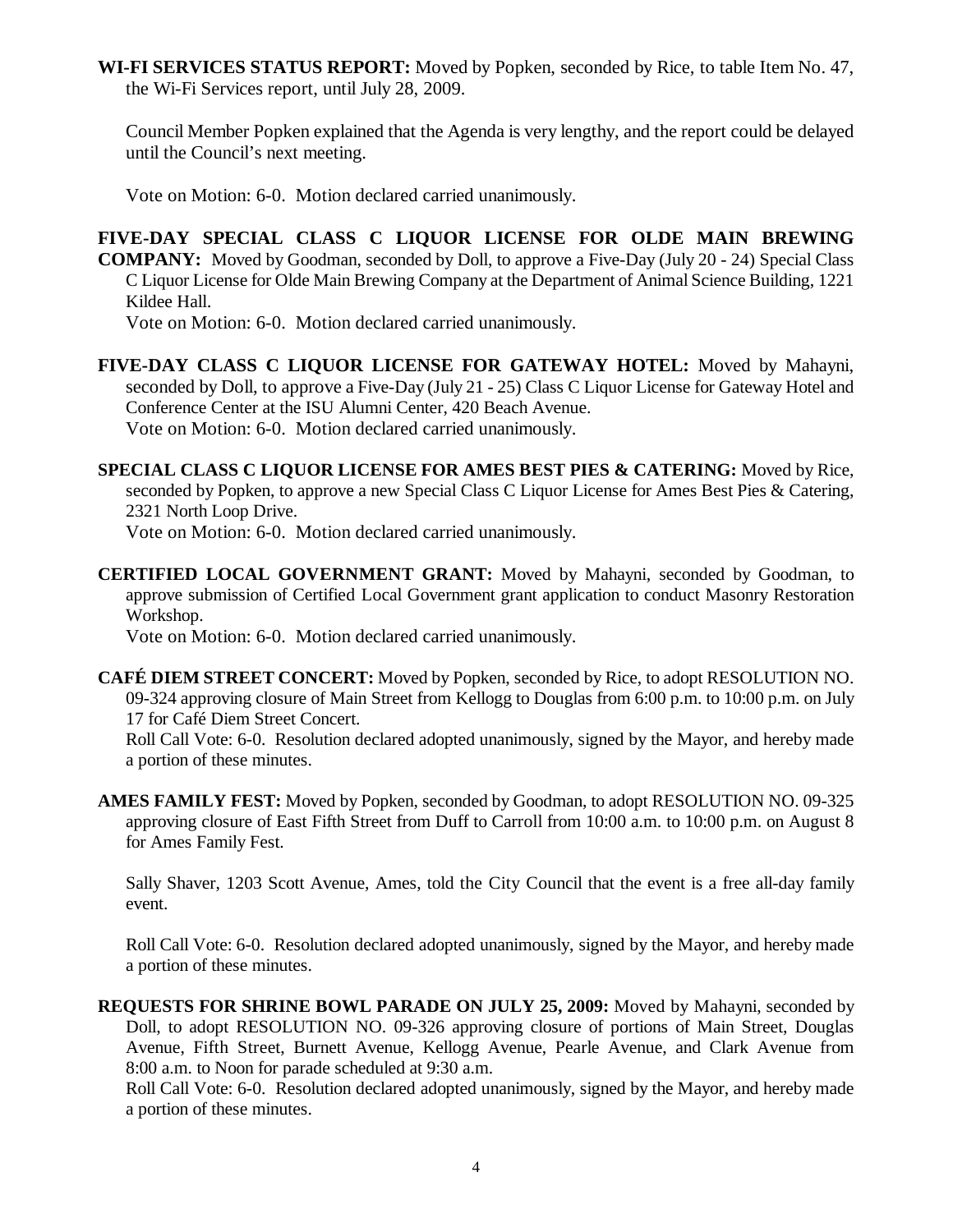Moved by Mahayni, seconded by Doll, to adopt RESOLUTION NO. 09-327 approving closure of Parking Lots M and MM (west of City Hall) for parade staging between 6:00 a.m. and Noon. Roll Call Vote: 6-0. Resolution declared adopted unanimously, signed by the Mayor, and hereby made a portion of these minutes.

Moved by Mahayni, seconded by Doll, to adopt RESOLUTION NO. 09-328 waiving the fee for electricity usage in Tom Evans Plaza.

Roll Call Vote: 6-0. Resolution declared adopted unanimously, signed by the Mayor, and hereby made a portion of these minutes.

#### **HYVEE DRUGSTORE FUNDRAISER FOR JUVENILE DIABETES RESEARCH FOUNDATION:**

Moved by Goodman, seconded by Rice, to adopt RESOLUTION NO. 09-329 closing Depot Parking Lot V east of the entryway drive aisle on July 18, 2009, from 9:00 AM to 6:00 PM.

Roll Call Vote: 6-0. Resolution declared adopted unanimously, signed by the Mayor, and hereby made a portion of these minutes.

Moved by Goodman, seconded by Rice, to adopt RESOLUTION NO. 09-330 approving suspension of parking enforcement in Depot Parking Lot V on July 18, 2009, from 9:00 AM to 6:00 PM. Roll Call Vote: 6-0. Resolution declared adopted unanimously, signed by the Mayor, and hereby made a portion of these minutes.

**DOWNTOWN DOLLAR DAYS ON JULY 30, 31, AND AUGUST 1, 2009:** Moved by Mahayni, seconded by Goodman, to adopt RESOLUTION NO. 09-331approving suspension of parking regulations in the Main Street Cultural District (MSCD).

Roll Call Vote: 6-0. Resolution declared adopted unanimously, signed by the Mayor, and hereby made a portion of these minutes.

Moved by Doll, seconded by Popken, to approve a blanket Temporary Obstruction Permit for sidewalks in the MSCD.

Vote on Motion: 6-0. Motion declared carried unanimously.

Moved by Doll, seconded by Popken, to approve a blanket Vending License for the MSCD. Vote on Motion: 6-0. Motion declared carried unanimously.

Moved by Mahayni, seconded by Goodman, to adopt RESOLUTION NO. 09-332 waiving the fee for a blanket Vending License.

Roll Call Vote: 6-0. Resolution declared adopted unanimously, signed by the Mayor, and hereby made a portion of these minutes.

**DOWNTOWN SUMMIT:** Moved by Goodman, seconded by Popken, to adopt RESOLUTION NO. 09-333 approving the request from the Main Street Cultural District for suspension of parking regulations in Central Business District Lots X, Y, and Z on August 25 and 26, 2009. Roll Call Vote: 6-0. Resolution declared adopted unanimously, signed by the Mayor, and hereby made

a portion of these minutes.

**SENATOR GRASSLEY'S 2009 AMBASSADOR TOUR:** Moved by Mahayni, seconded by Rice, to adopt RESOLUTION NO. 09-334 approving a \$1,000 contribution (from the Council's Contingency Account) to offset the cost of hosting a dinner for the international ambassadors, contingent upon the Chamber of Commerce, Convention & Visitors Bureau, and Iowa State University each contributing \$1,000 to the event.

Roll Call Vote: 6-0. Resolution declared adopted unanimously, signed by the Mayor, and hereby made a portion of these minutes.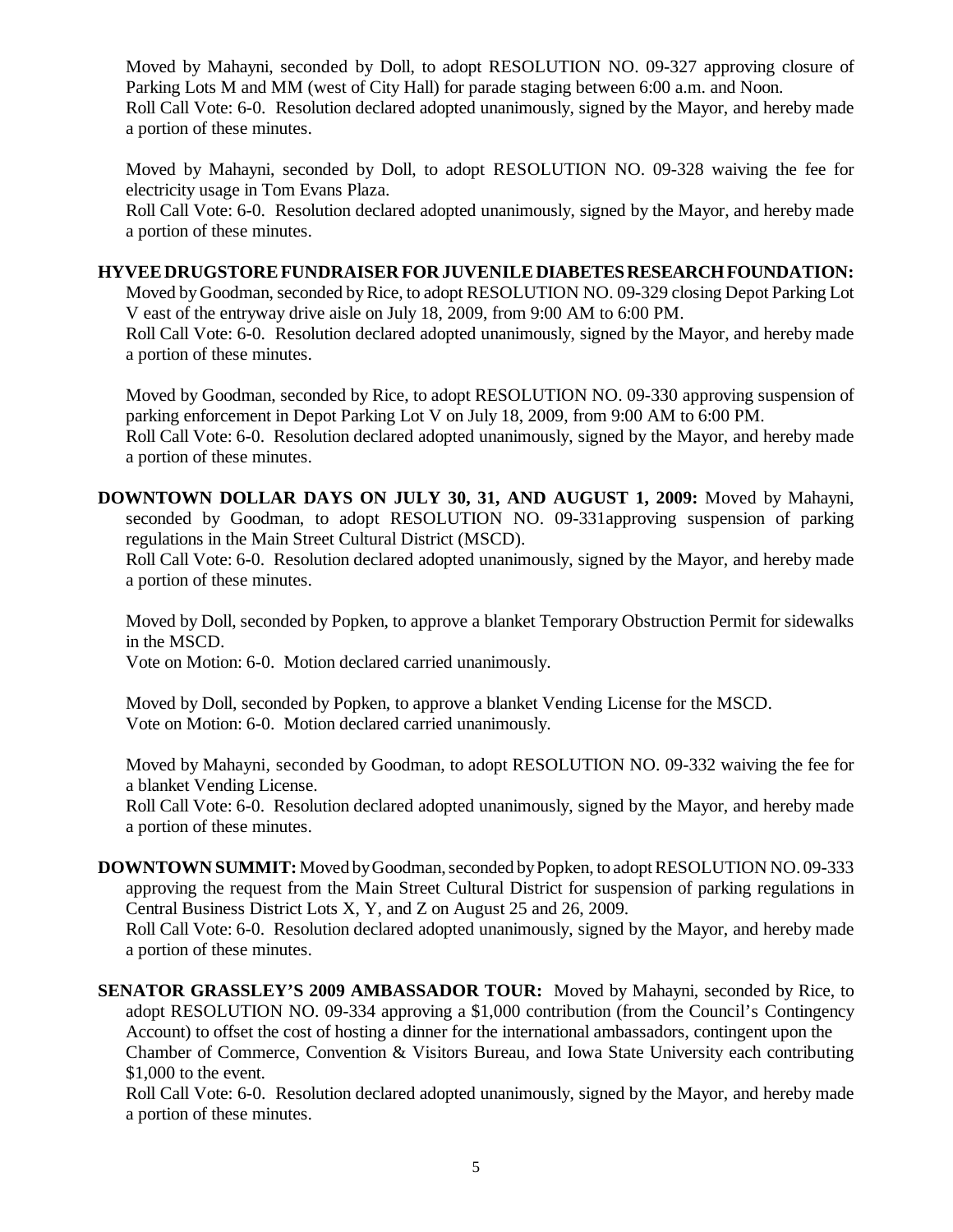**NORTH RIVER VALLEY PARK LOW-HEAD DAM:** Lyle Hammes, Environmental Engineer with the Water and Pollution Control Department, reminded the Council that, in August 2008, he had introduced a number of proposed safety modifications to the North River Valley Park low-head dam. Mr. Hammes recalled that the project had been initiated by a local group of kayakers called the Skunk River Paddlers (Paddlers). Last August, the Council had approved the general concept and directed City staff to work with the Paddlers to come up with an acceptable construction plan.

According to Mr. Hammes, the sole purpose of the low-head dam is to maintain a pool of water in River Valley Park. This spot is a prime recharge location for the City's water supply aquifer. Mr. Hammes said that one of the problems is that the dam does not look dangerous. The primary danger is that immediately downstream from the dam, there is a recirculation effect, and if a person were to get caught up in that, they might not be able to escape. In 2006/07, there were ten deaths in Iowa caused by lowhead dams.

Mr. Hammes told the Council that the City has some safety measures at the North River Valley Park location: signage warning people that they are approaching the dam, there is an upstream exit location to allow persons to get out of the river, and there is fencing near the parking lot.

The proposed safety measures were detailed by Mr. Hammes. The proposed improvements consist of placing rows of boulders in an arch configuration on the downstream side of the dam. The boulders will minimize the recirculation effect that creates the dangerous conditions. There is also benefit to aquatic life from this design; it allows fish to migrate both upstream and downstream. A third benefit would be to recreation; kayakers could use "water features" created by the boulder arrangement for play activities.

The Council was reminded that the City held a public open house jointly with the Iowa Department of Natural Resources (IDNR) and local groups. It was well-attended and determined that there was public support for the project. In addition, there were several offers to assist the project with monetary donations, labor to decrease the construction costs, and possibly by providing construction materials.

Regarding the cost of this project, Mr. Hammes said that it is projected to cost \$144,000 (per an estimate from the IDNR. It is expected that there will be state funding available through a grant for dam modification. The grant calls for a 50/50 cost-share. Mr. Hammes asked the City Council to allocate \$50,000 towards this project. He noted that those funds could come from savings in the State/Mortensen Elevated Tank Project. It is also anticipated that some local funding will be received.

Mr. Hammes said the next steps that need to be taken by the City are to submit the grant application and work with the IDNR to create construction plans. The City would also need to administer the contract and monitor the construction of the improvements. The IDNR has also volunteered to assist with construction observation and supervision. According to Mr. Hammes, the City needs to determine how well the boulder placement will hold up over time. Also, there is the potential for damaging the dam if construction is not done carefully, and a plan will need to be devised. There is also an issue of access to the site during construction.

Linda Manatt, 3016 Burnham Drive, Ames, encouraged the City Council to approve appropriations for improvements to the 13<sup>th</sup> Street Dam. Ms. Manatt shared her family's tragic story that occurred at the U.S. Filter dam located just off Highway 69. In April 2005, her husband, Tom, and son, Robert, were canoeing in this location. They went over the dam, their canoe capsized, and Tom drowned after being trapped under the water by the force of the backwash. Even though the water was not that deep and her husband was a strong man and excellent swimmer, the autopsy report showed that his only injuries were consistent with those of drowning. It is believed that he was trapped in the backwash, and even a life jacket would not have saved him. Ms. Manatt cited her belief that government's first priority should be the safety of its citizens, and no historical value should be held in higher regard than human life. It is also her belief that Tom would not have drowned that day if safety improvements had been made to the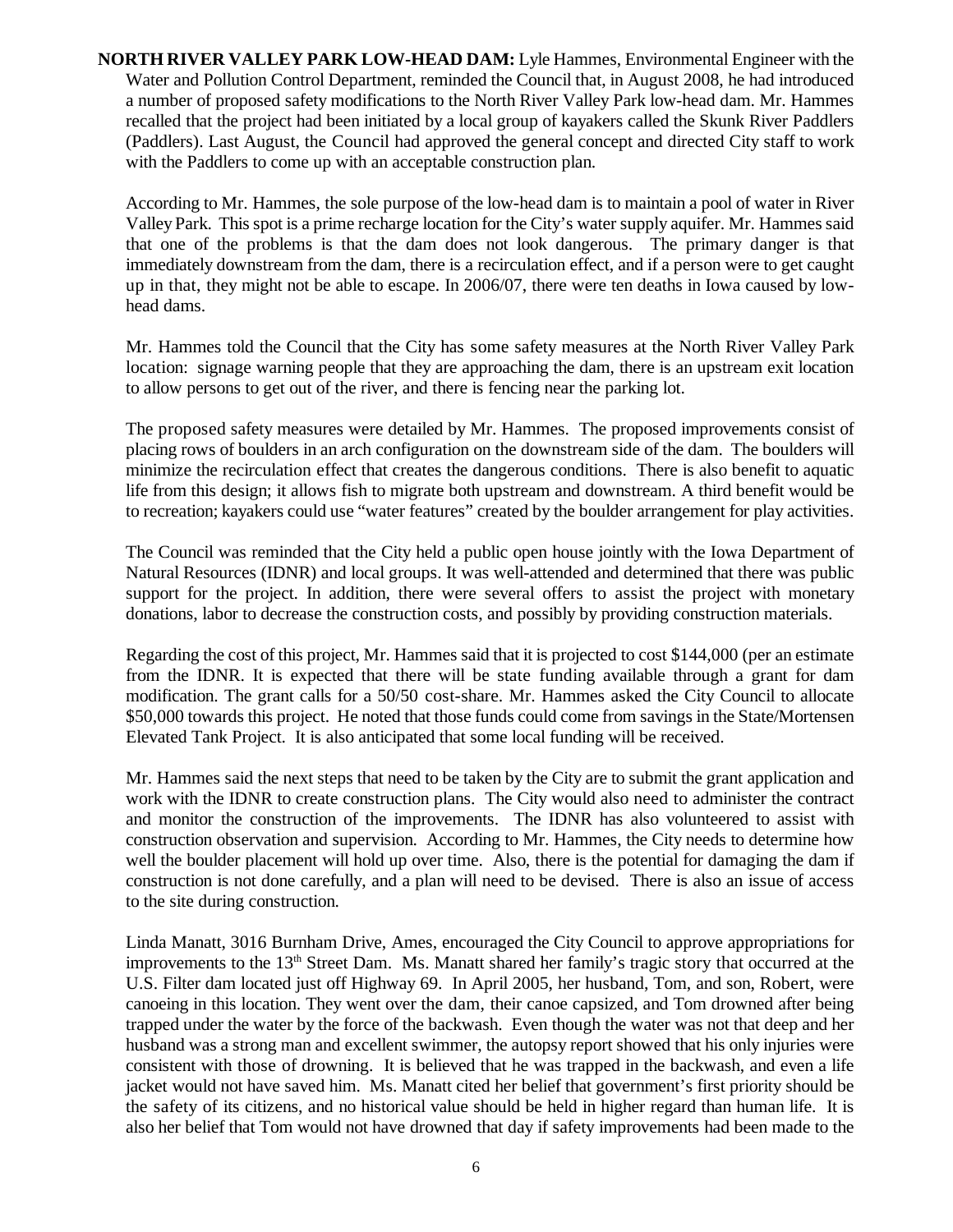dam. Ms. Manatt brought the Council's attention to the Whitewater Coalition's website, which is a valuable resource to learn more about low-level dams. She pointed out that there have been 11 deaths in Iowa since 2005 as a result of low-head dams. Ms. Manatt asked the City to make the much-needed modifications to the dam.

Sarah Manatt, 1617 Douglas Avenue, Ames, indicated that she and her family had liked to fish at the location of the 13<sup>th</sup> Street dam. However, after her father's death, she has become quite aware of the dangers of the dam, and no longer likes to go to that location. Ms. S. Manatt agreed that the water around the dam is powerful and surging, and is very dangerous. She asked that the Council appropriate the funds necessary to increase the safety of the dam.

Greg Vitale, 2510 Pierce Avenue, Ames, concurred that there is a significant safety issue with the  $13<sup>th</sup>$ Street dam. He advised that part of the South Skunk River Water Trail in Story County goes through the City of Ames, including the dam at  $13<sup>th</sup>$  Street. Mr. Vitale noted a recent incident with a similar dam in Des Moines that took the life of a man. He asked that improvements be made to the 13<sup>th</sup> Street dam that will possibly turn it into a community asset, not a liability. Mr. Vitale indicated that there is a possibility that members of some of the Skunk River Paddlers would be willing to provide in-kind work towards improvements to the dam.

Steve Vasey, 919 Murray Drive, Ames, representing the Hawkeye Fly Fishing Association, said that the group advocates for reconnecting river segments by the removal of dams that serve no purpose and modifications to dams that do serve a purpose. He believes that his organization will be able to contribute between \$500 and \$1,000 through a grant program and would be able to coordinate volunteer labor activities for this project.

Piper Wall, 912 Clark Avenue, Ames, also spoke about the hazards of the dams, noting that they do not look dangerous. She cited her experience as a kayaker for 26 years and indicated her support for this project.

Moved by Mahayni, seconded by Rice, to adopt RESOLUTION NO. 09-335 approving an amount not to exceed \$50,000 for local match.

Council Member Doll asked if the project in question would completely get rid of the backwash situation. Mr. Hammes advised it was his understanding that, if designed properly, it would eliminate the recirculation effect.

Roll Call Vote: 6-0. Resolution declared adopted unanimously, signed by the Mayor, and hereby made a portion of these minutes.

Moved by Popken, seconded by Goodman, to authorize staff to submit an application to the IDNR River-Dam Safety Grant Program for North River Valley Park Low-Head Dam. Vote on Motion: 6-0. Motion declared carried unanimously.

**REVISIONS TO METER AND METER-SETTING FEES:** John Dunn, Director of Water and Pollution Control, recalled that, at the June 9, 2009, meeting, the Council approved a multi-year contract with Elster AMCO Water, Inc., to purchase water meters. As a result, the charges for meters and metersetting fees need to be adjusted to reflect the new prices. It was noted that, even with increases in labor and other components, the new meter supply contract enables staff to recommend significantly lower meter-setting fees. The percentage of reduction varies based on meter size and type; for the mostcommon meter type, the proposed fees are reduced by approximately 14%.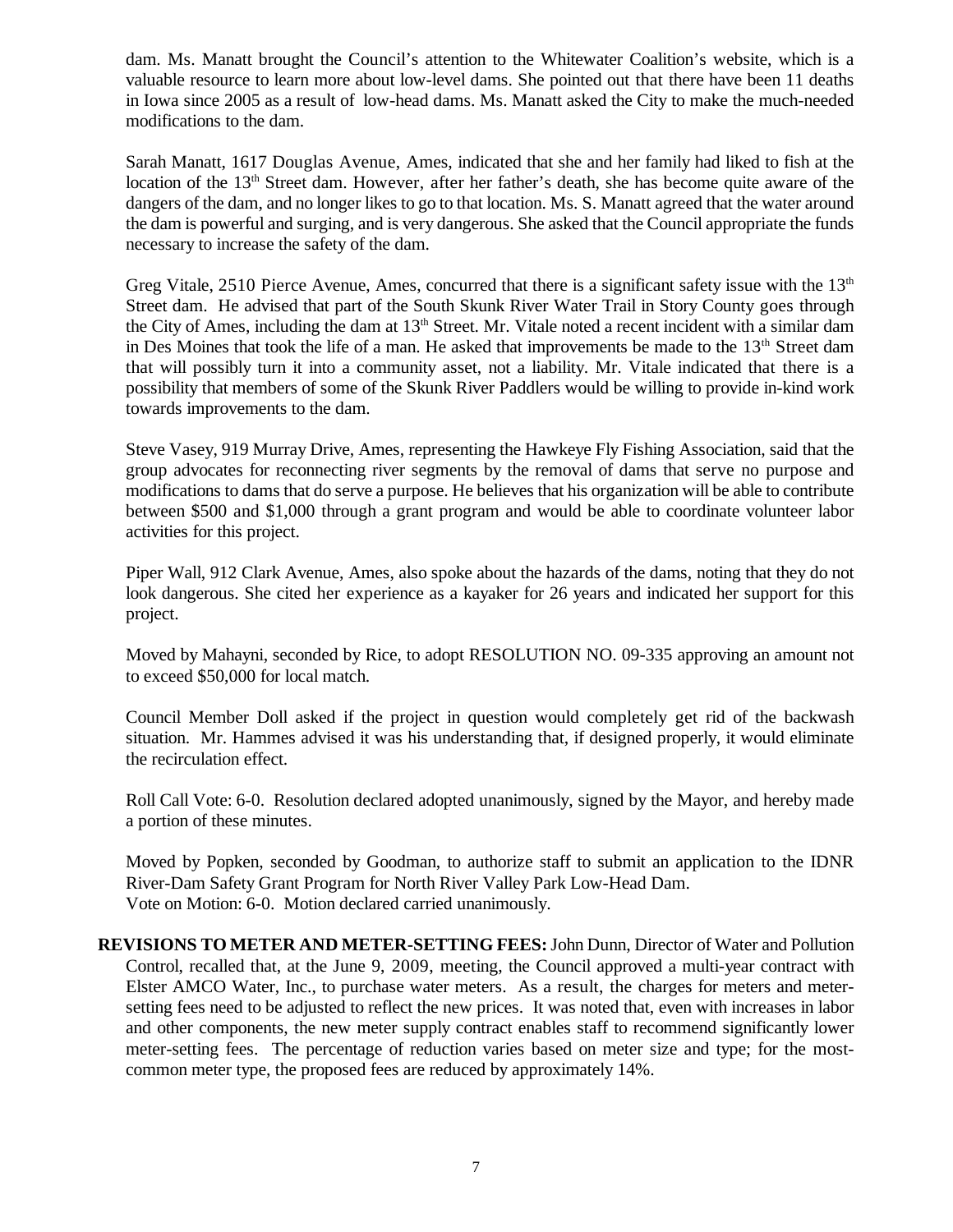Moved by Goodman, seconded by Mahayni, to adopt RESOLUTION NO. 09-336 approving revisions to Appendix Q: Meter and Meter Setting Fees.

Roll Call Vote: 6-0. Resolution declared adopted unanimously, signed by the Mayor, and hereby made a portion of these minutes.

#### **PROPOSED PROGRAM TO PROVIDE WATER SERVICE OUTSIDE THE CITY LIMITS:** Assistant City Manager Bob Kindred advised that the City has a longstanding policy of not providing essential services outside the corporate limits. This policy serves as an incentive for individuals and companies to locate within the City and, thus, pay their fair share of all costs. It also is a disincentive for sprawl into the unincorporated area. One exception to this policy is mandated by Iowa Code Section 357A.2, which requires cities to provide water service within two miles of their city limits under certain conditions.

Mr. Kindred stated that rural water agencies are generally empowered to provide water service in unincorporated areas across the state. However, when rural customers within a city's two-mile fringe area desire such service, Iowa Code requires that the Rural Water District ask the city for permission to provide service to the property. A city might decide to deny the request because its growth plan indicates that the city intends to eventually annex the area. If the city denies the request, the city itself must provide water to the rural customer within four years.

Five requests from Rural Water Districts have been denied by the City because the areas in question are designated for future annexation in accordance with the LUPP. Those actions now obligate the City to provide water service to five county households located in the City's two-mile fringe on West Lincoln Way, University Boulevard, and South Riverside Drive. These locations, as well as the proposed Rose Prairie development, were pointed out on the Land Use Policy Plan Map.

According to Mr. Kindred, when customers within the City desire water service to locations that have not previously been served, the Municipal Code requires that the customer pay a one-time connection fee of \$18/lineal foot of frontage (with a minimum of \$650/lot). This fee is intended to cover one-half of the cost of an eight-inch water main across the frontage of the property.

According to Mr. Kindred, some rural households do not have a City water main in front of their properties. A new water line must be laid to provide rural water service. In those cases, it is advisable to run smaller temporary mains out to the rural customer using rural water district construction standards. The primary reason for using smaller mains is water quality, since one or two homes cannot generate enough water turnover to maintain a safe water supply in an 8" main. Larger mains would also be too costly for the small number of rural customers served. It was noted that State Code does not require the City to extend fire service to these rural water customers. Temporary mains would be abandoned after the area is annexed and a standard 8" main extended to the area. In these cases, staff is recommending that the rural customer be responsible for the actual cost of design and installation of the smaller line. If other rural customers later be served off the same line, it may be possible for the other customers reimburse their proportional share of the water main's cost to the initial customer.

Mr. Kindred pointed out that the City had received a state grant several years ago to provide water service to a new industry to be located off of South Riverside Drive. When that development did not come to fruition, the City had to pay back those monies to the state. However, a water main does exist in front of the properties in question located on South Riverside Drive. Mr. Kindred noted that staff was recommending that the households pay the full connection fee even if a water main exists. He noted that the City Attorney has advised staff that existing City water customers may not subsidize rural water customers.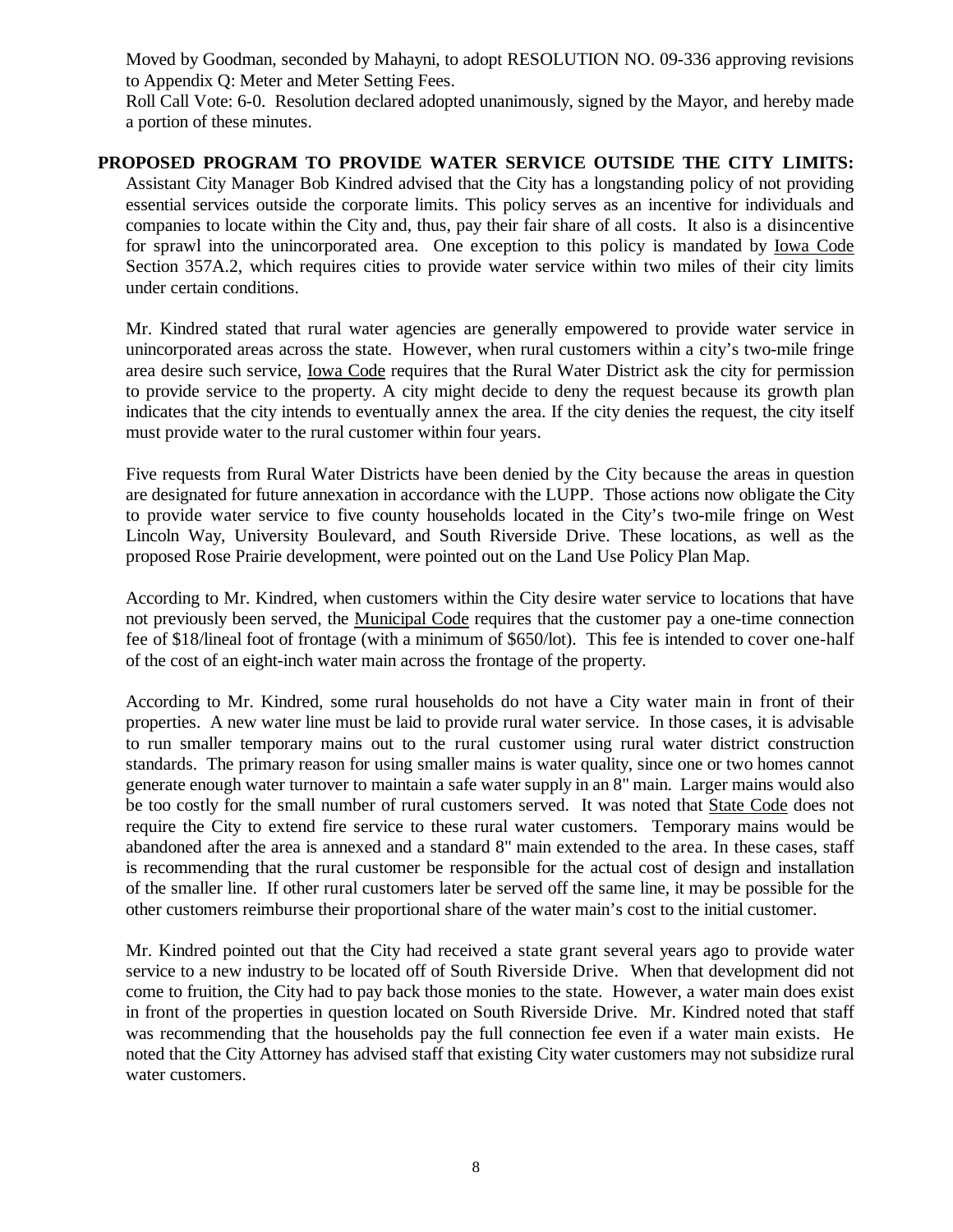Council Member Goodman expressed his dislike that some rural customers would be treated differently just because there happens to be an 8" main in front of their properties. This seems inequitable to him because the charges would be distributed unevenly.

Moved by Rice, seconded by Popken, directing staff to prepare an ordinance requiring rural water customers to pay the actual costs of connecting to the City's water supply. Vote on Motion: 5-1. Voting aye: Doll, Larson, Mahayni, Popken, Rice. Voting nay: Goodman. Motion declared carried.

Mr. Dunn said that fees for initial meter settings, meter reading and billing, and consumption charges will need to reflect the actual cost of providing service. He described options for rural water rates:

- 1. Establish customer classes similar to those used for accounts inside the city limits. Since customers outside the city limits are not Ames sewer customers, there would be no financial incentive for them to establish yard water or irrigation accounts. (For Ames customers, there is a financial benefit to establishing an irrigation account and paying the higher water rates, as there is an offsetting savings on the sewer charges.) As such, if this option were selected, it is possible that customers outside the corporate limits would be paying less than Ames residents for water used for irrigation purposes.
- 2. Establish a rate for non-Ames residents that mirrors the irrigation rates charged within the City. Under this option, all water used outside the city limits, regardless of the customer class or type of usage, would be charged using the highest rate structure used within the City.

For either option, the Council could elect to vary the rates seasonally as is done for customer accounts inside the City, or the tiered rates could be imposed year-round. Another possibility is that a surcharge could be established on water sold outside the corporate limits, which would be similar to the 15% surcharge included in the sewer contract with the City of Kelley.

Moved by Larson, seconded by Popken, to establish a water rate for non-Ames residents that mirrors the irrigation rates charged within the City plus a 15% surcharge.

Council Member Goodman asked if the 15% surcharge is sufficient to cover the costs of administering this program. City Manager Schainker pointed out that this is a new program, and it is unknown at this time what those costs will be.

Vote on Motion: 6-0. Motion declared carried unanimously.

.

Mr. Dunn said that the City also needs guarantees that back-flow will not occur from the customer's premises into the water systems. He said that the metering and back-flow protection can occur in two places:

- 1. Rural customers be made to install the specified meter and back-flow protection device just inside the roadway right-of-way where the meter can be readily read each month. The meter and backflow device would be installed in an aboveground heated meter box that protects the devices from freezing in the winter.
- 2. The meter and back-flow device, if required, could be located inside the customer's home. This option should only be allowed if the City is assured that the property's plumbing is codecompliant and does not subject the water utility to undue risk. In these cases, the customer would need to have their home inspected by City Inspections staff and changes, if needed, made by licensed plumbers, so that the City can be reasonably suer that no unsafe or unsanitary conditions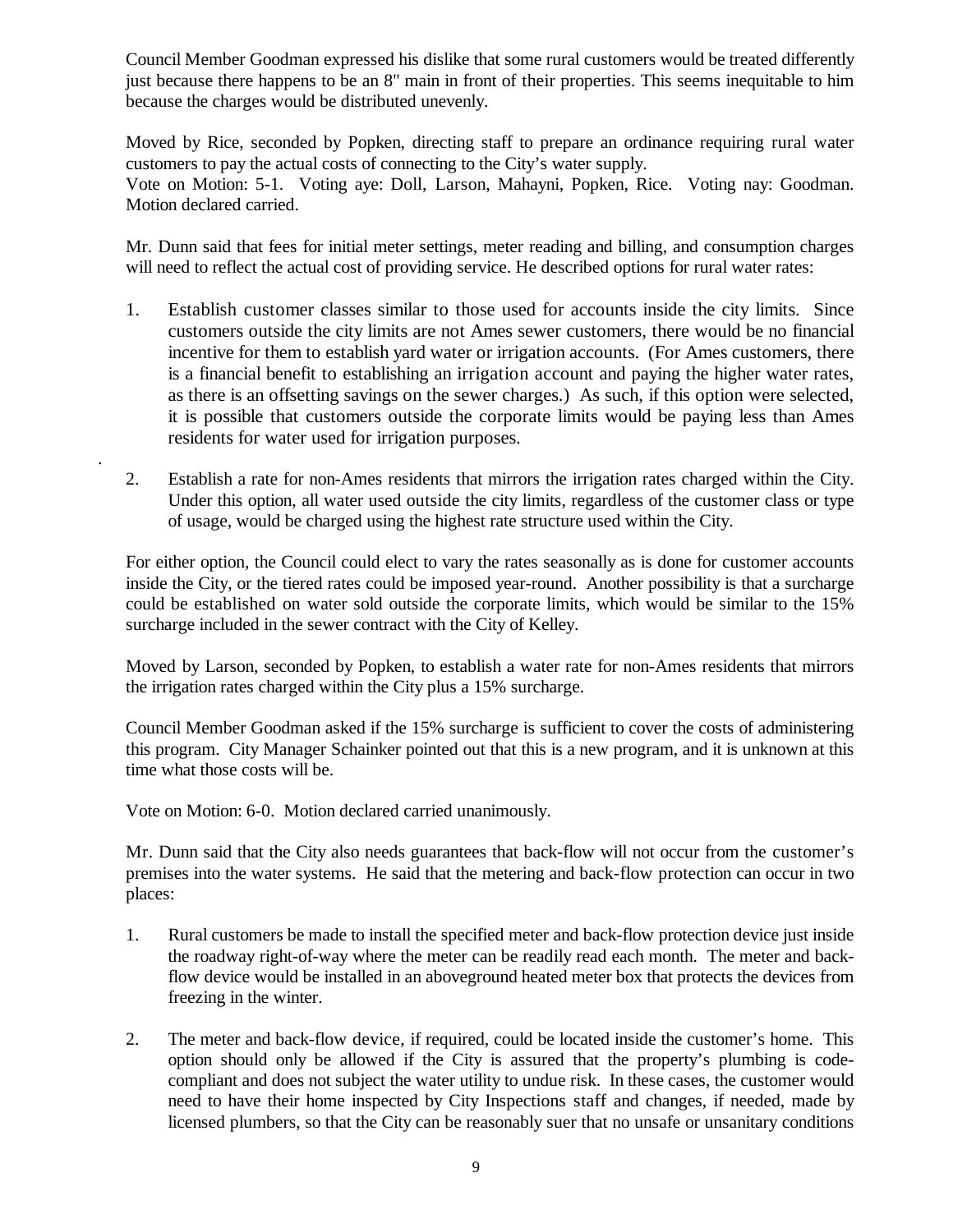exist. If there is a well also existing on the property, a back-flow protection device may still be required.

Moved by Goodman, seconded by Mahayni, directing staff to pursue the two above-named options. Vote on Motion: 6-0. Motion declared carried unanimously.

John Forth, 2725 South Riverside Drive, Ames, asked for clarification as to when a back-flow preventer would be required. Mr. Dunn advised that if the plumbing in the property were brought up to City of Ames' standards and there is no well, no back-flow preventer would be needed.

Mr. Forth stated that he had been told by a former Public Works Director in approximately 2004 or 2005 that the City could not recoup any more than its expenses. He noted that he had been quoted \$7.50/foot for water and \$14/foot for sewer at that time. Ms. Warner pointed out that costs have increased since that time to keep up with material costs; however, staff will verify the exact amount.

Steve Harder, 2809 South Riverside Drive, Ames, pointed out advised that the property owners in question could have been hooked up to Xenia Rural Water years ago.

Council Member Larson asked staff to make sure that the ordinance back-flow preventers be inspected annually. Mr. Dunn said that an annual inspection would be required; if anything is found to be deficient, the property owner would bear the cost of repairing the device.

The meeting recessed at 8:27 p.m. and reconvened at 8:32 p.m.

**SOURCE WATER PROTECTION ORDINANCE:** Christina Murphy, Assistant Director of Water and Pollution Control, showed a map of the locations of the City's well fields. She advised that City staff had been working with Dr. Bill Simpkins of Iowa State University to develop a better understanding of the Ames aquifer. Ms. Murphy said that the Southeast Well Field and Youth Sports Complex Well Field are of primary concern because they are comprised of a shallow, unconfined alluvial aquifer that has minimal overburden protecting it from contamination.

It was pointed out by Ms. Murphy that the Municipal Code requires all new developments to meet storm water design requirements that prohibit an increase in the rate of runoff for 5-, 10-, 50-, and 100 year design storm events; this is typically accomplished by constructing detention basins. Ms. Murphy also stated that the IDNR requires new wells to be 1,000 feet from any lagoons.

Ms. Murphy noted developments along South Duff Avenue and their effect on the City's wells. She stated that, based on past correspondence regarding the Super Wal-Mart site and from the IDNR, any storm water detention or bioswale that is subject to contamination from storm water would be required to meet the same site separate distance as a lagoon. Of major importance is that if an existing well were to fail, the City would not be allowed to re-drill a replacement well within 1,000 feet of a storm water detention basin.

It was stated by Ms. Murphy that Super Wal-Mart was required to be platted and storm water quantity requirements were waived in lieu of storm water quality requirements. Super Wal-Mart's bioswale is designed to only take rooftop water and is not considered a potential contaminant source. Ms. Murphy noted that staff recently determined that a Minor Site Plan was required for a proposed development at 205 SE 5<sup>th</sup> Street (PETCO, Inc.). In order to waive storm water quantity requirements, the developer applied for a Variance from the Zoning Board of Adjustment (ZBA), but the ZBA denied PETCO's request to waive the requirement. One main issue brought up at the ZBA meeting was that, by waiving storm water quantity requirements for the PETCO development, site flooding downstream on other properties would occur. However, after staff reviewed this, it believes that, because of the limited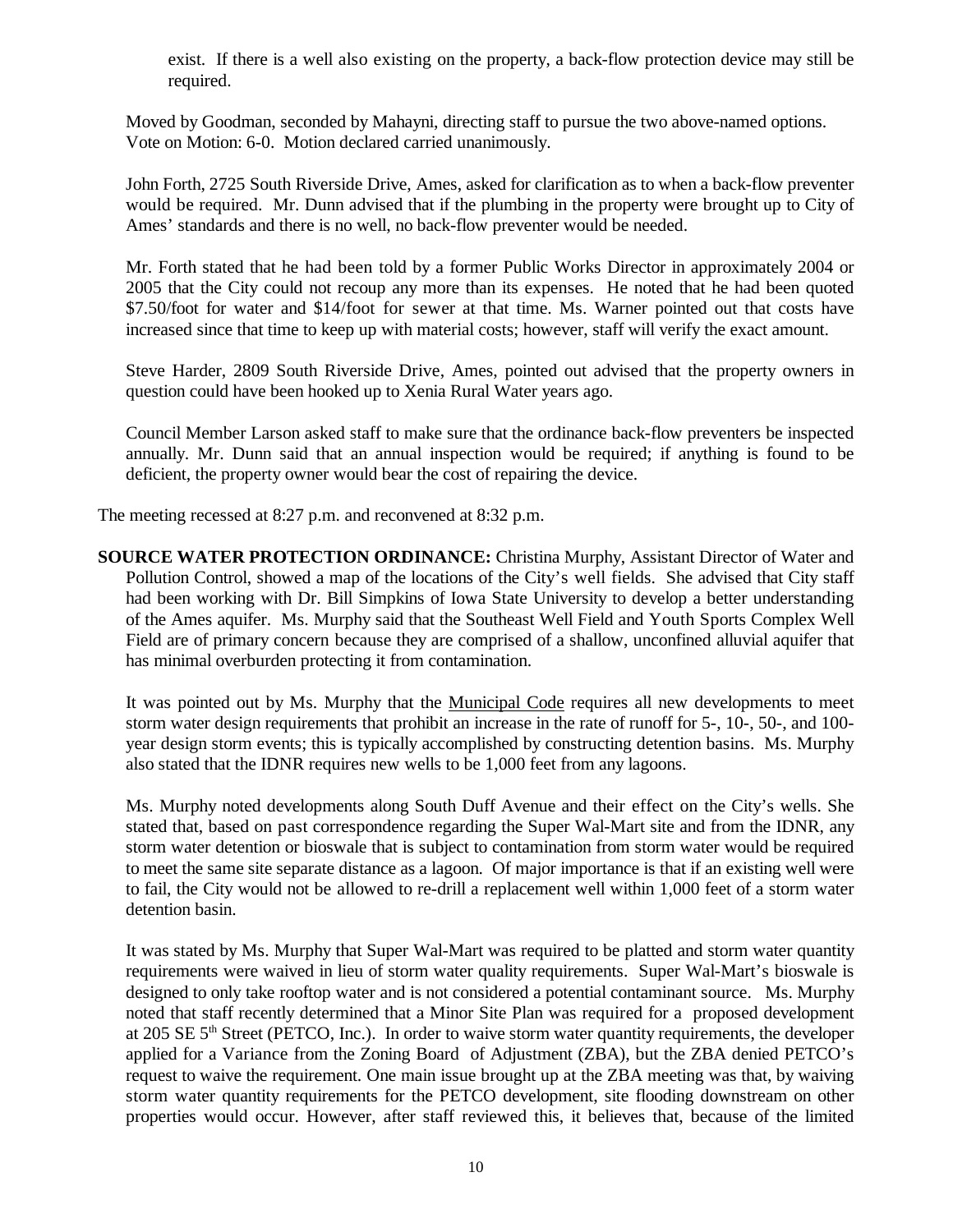amount of developable area affected by the proposed ordinance and the proximity to the South Skunk River, waiving the requirement would have little or no effect on flooding downstream during minor storm events.

Ms. Murphy told the Council that the three main goals of a proposed text amendment (to Chapters 23 and 29) are:

- 1. Put protective measures into place based on requirements in the Iowa Administrative Code that preserve the ability to re-drill a well in the same location in the Southeast and Youth Sports Complex Well Fields.
- 2. Allow coordination between Public Works, Planning and Housing, and Water and Pollution Control to provide more clarification to developers on storm water requirements and allow storm water quality based treatment in lieu of storm water quantity based treatment.
- 3. Allow development to occur along South Duff Avenue corridor without jeopardizing the longterm water supply for the community.

According to Ms. Murphy, another possible concern is the cost of doing storm water quality based treatment. She said that staff is in the beginning stages of requiring both storm water quantity and quality based management for all new developments. The cost of development due to this ordinance revision would be minimal. Ms. Murphy advised that, after the study of the aquifer is finished, staff will recommend a more extensive source water protection ordinance by creating an aquifer protection overlay that would limit certain land uses that could contaminate the aquifer within the designated capture zones.

Moved by Rice, seconded by Goodman, to direct staff to prepare appropriate text amendments to Ames Municipal Code Chapters 23 (Subdivisions) and 29 (Zoning) that will protect the City's ability to redrill a well based on separation distances listed in the Iowa Administrative Code [567] Chapter 43. Vote on Motion: 6-0. Motion declared carried unanimously.

**WATER TREATMENT PLANT STUDY:** Director John Dunn reminded the Council that, at its workshop on May 19, 2009, staff and the consulting team presented the findings of a year-long evaluation of: conditions at the existing Water Treatment Plant (WTP), projections for future growth and demand, the impacts of water conservation programs, types of drinking water treatment technologies, and providing additional reserve capacity. It was staff's recommendation at that time that the City pursue the construction of a new lime-softening treatment facility at a new site. Before proceeding with further work on the project, staff is requesting policy direction from the Council on five specific issues.

Jim Meredith, FOX Engineering, 1601 Golden Aspen Drive, Ames, was present on behalf of the consultants who performed the evaluation of the Plant.

Mr. Dunn reviewed each of the following issues in detail:

- 1. Justification for a major reinvestment in drinking water infrastructure
- 2. Identification of a preferred alternative for meeting the long-term drinking water needs for Ames
- 3. Demand-Side Management measures
- 4. Wholesale water sale to other municipalities
- 5. Reserve capacity for future growth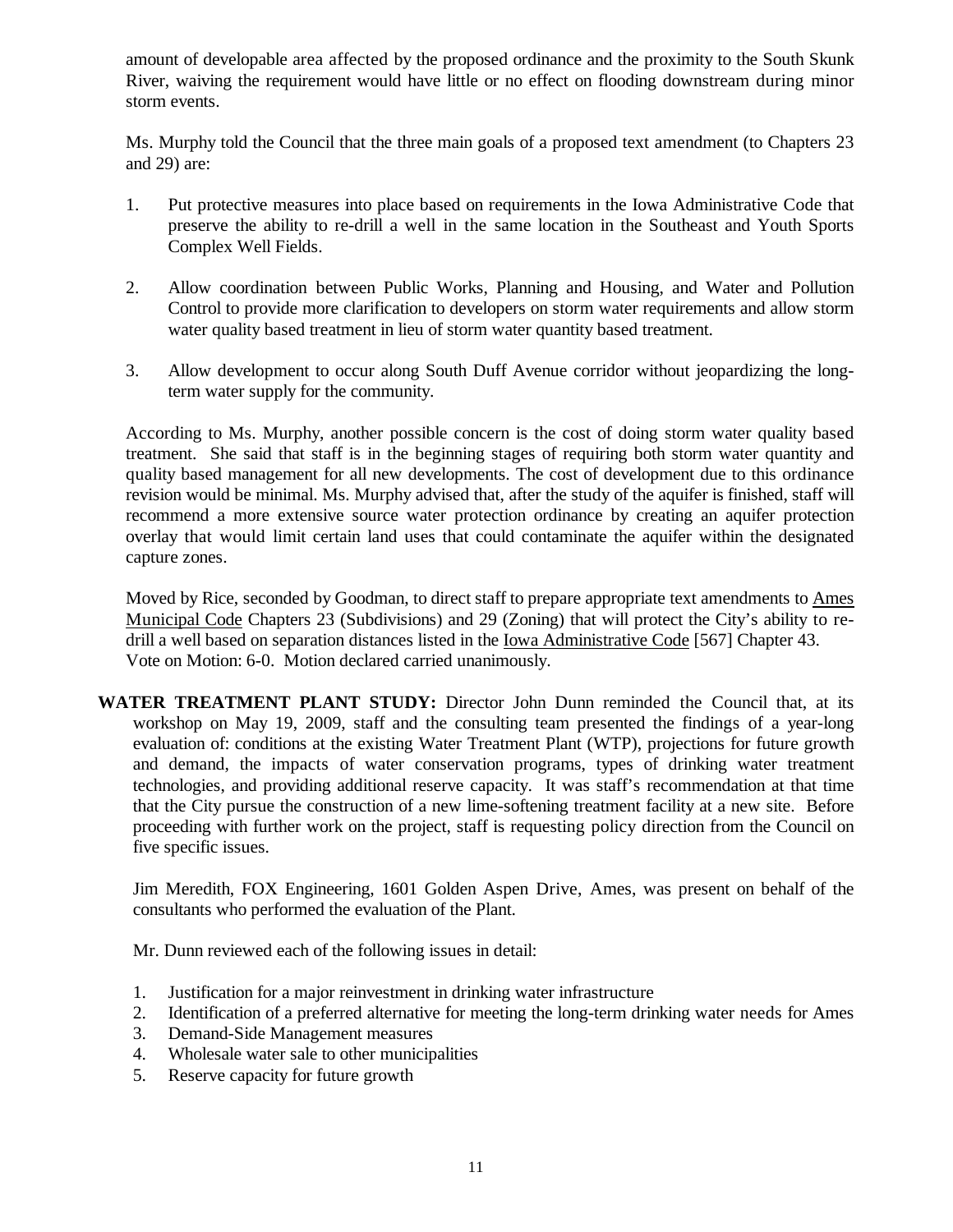Regarding reserve capacity, Mr. Dunn told the Council that City staff met with the State SRF representatives approximately one month ago. Staff specifically asked about additional growth capacity and what implications that had on funding. The SRF representatives told staff that, in general, they do not fund what they consider "speculative growth." If projections can be substantiated, they will provide funding.

Discussion ensued on the potential rate impact comparison between Alternate 2 (construction of a new lime softening plant at a new location) vs. Alternate No. 4B (a phased-construction variation of Alternative No. 2 involving postponing certain elements to a second phase, including the demolition of the old facilities at the existing site and reconstruction of the existing filter building to provide administrative space at the old site). Mr. Dunn summarized the trade-offs between the two alternatives. He said they differ primarily in the timing of demolition of the existing facility. Alternative No. 2 (moves ahead with demolishing the existing facility as soon as the new plant goes on line) has the lowest overall cost and the lowest rate impact for customers. Alternative No. 4B has the lowest initial cost due to the deferral of the demolition work. Drawbacks are the concerns voiced by neighbors about aesthetics and safety of the facility if left abandoned for a period of time.

Council Member Goodman asked if there would be any benefits to moving forward quickly in terms of the current economy and the attractiveness of more contractors bidding for the work. Mr. Dunn referenced the Federal Stimulus package and said that it might be beneficial to move more quickly due to the amount of spending that is being allowed on infrastructure.

Council Member Goodman noted that a decision on demolition did not need to be made tonight. Ms. Murphy indicated that staff did not need that decision tonight; however, reiterated that the neighbors are wondering what will become of the property.

Moved by Mahayni, seconded by Goodman, to approve the following alternatives:

- 1. Conclude that there is a need for an extensive reinvestment in drinking water treatment infrastructure, and direct staff to proceed with planning and design for a new water treatment plant.
- 2. Direct staff to continue with the existing Demand-Side Management Program, but do not include a demand reduction in the design capacity of the new treatment facility.
- 3. Direct staff to contact surrounding municipalities to see if there is an interest in purchasing water wholesale from the City of Ames.
- 4. Direct staff to include an additional 1.5 million gallons per day capacity as a future growth reserve.

Council Member Larson noted that it made sense to him to concentrate on construction of a new Plant first and then discuss demolition at a later time.

Council Member Doll asked staff to prepare a report on like-size treatment facilities in the state to ascertain how Ames compares as far as capacity and rates. Mr. Dunn states that staff conducts such a survey every two years; that process is currently underway. It is anticipated that the information will be shared with the Council when discussion occurs on the next Capital Improvements Plan.

City Manager Schainker made it clear to the Council that the City would not be selling off part of its capacity; the reserve capacity is for the uncertainty of growth for Ames, e.g., industrial growth, large population growth.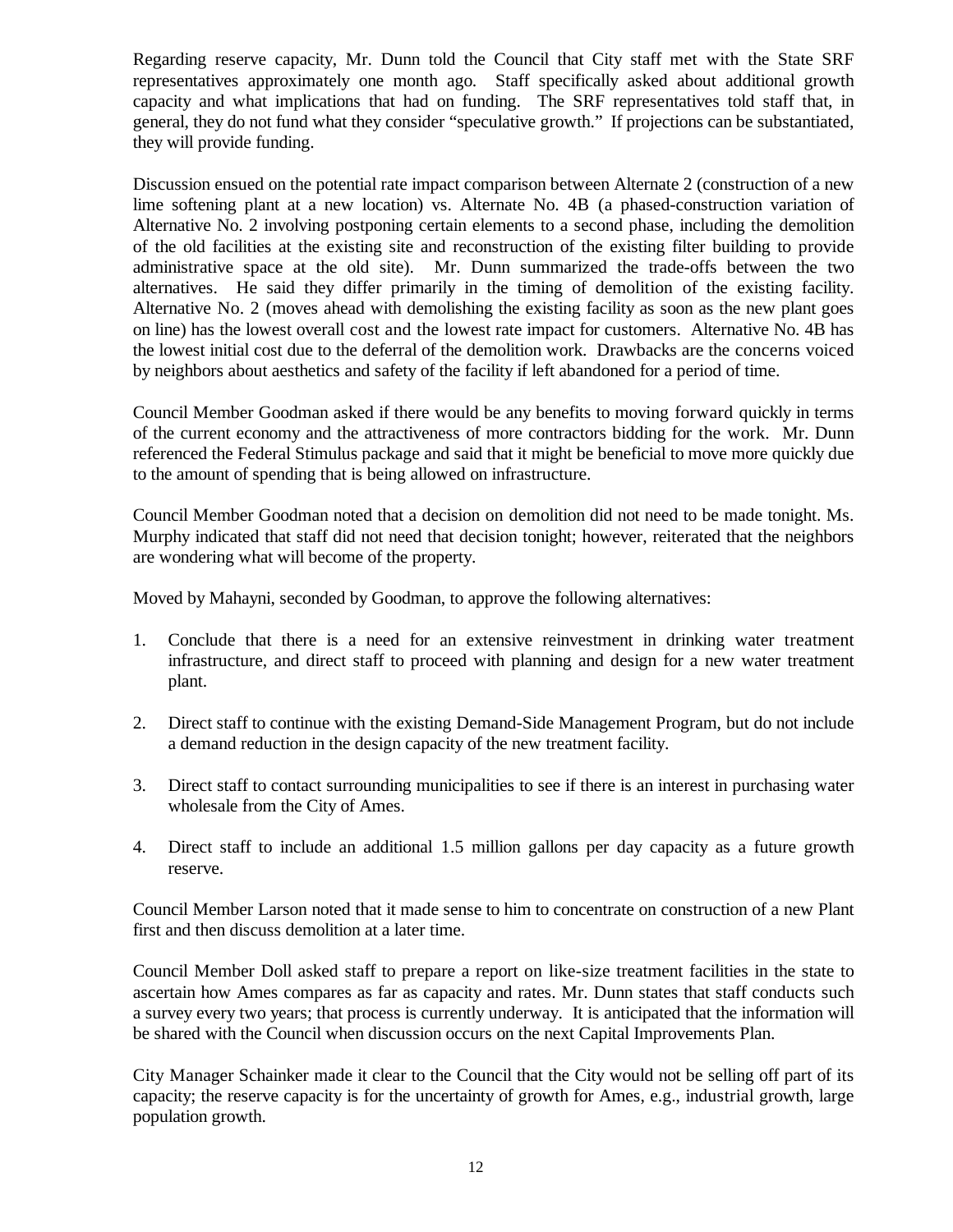Vote on Motion: 6-0. Motion declared carried unanimously.

Moved by Popken, seconded by Goodman, to direct staff to move forward with the design of a new 15- mgd/day lime-softening water treatment plant. Vote on Motion: 6-0. Motion declared carried unanimously.

Mr. Dunn told the Council that the next steps would be to develop an engineering services contract with the consulting team for final design, identify and secure a site, determine interest from neighboring municipalities, and develop a financing plan for the project.

**STREETS OF NORTH GRAND SUBDIVISION:** Planning and Housing Director Steve Osguthorpe gave the history behind approval of the Final Plat and Developer's Agreement pertaining to the Streets of North Grand Subdivision. He noted that the Agreement required reconfiguring the parking area on Lot 2 to comply with the minimum off-street parking standards in the Ames Municipal Code and with the parking lots on Lots 1 and 3 no later than one year from the recording of the Final Plat. A further responsibility requires the owner to make necessary improvements to bring the building up to Code regarding fire resistance ratings. This involves the installation of a roll-up fire door (or similar fireresistant barrier), which was required to be installed by July 18, 2008.

According to Mr. Osguthorpe, the Developer's Agreement identified the remedies that the City could seek if the owner failed to make the necessary improvements:

- 1. The City may withhold occupancy permits for any construction within the Subdivision, except for development on Lot 3 (Walgreen's).
- 2. The City could draw on the bond provided by the owner to cover the parking lot reconfiguration and fire-resistance improvements.

Mr. Osguthorpe said that the Agreement also allows for the owner to ask for a one-year extension to reconfigure the parking lot "if, due to circumstances beyond the control of the owner...reconfiguration cannot be completed..." The City Council granted that one-year extension on July 15, 2008. The owner has made no progress on either the parking lot reconfiguration or the fire-resistance improvements, and is now asking for another one-year extension.

It was noted by Mr. Osguthorpe that the City's Building Official does not support an additional delay in the installation of the fire-resistance improvements. Also, the Municipal Engineer has now concluded that, due to increased costs of construction (primarily asphalt), the financial guarantee for the parking lot should be raised an additional \$7,050 over the existing bonded amount of \$478,638. In addition, the City Attorney has advised that the one-year extension provision only applied to the parking lot improvements and not the fire-resistance requirement.

Moved by Goodman, seconded by Popken, to deny an extension of time for compliance with fire resistance rating requirements of openings in walls adjacent to property lines.

City Manager Schainker clarified that the developer has until August 31, 2009, to install the fire wall.

Attorney Patrick Burk, Brick Gentry Law Firm, West Des Moines, Iowa, advised that the owners are requesting an extension on both the fire door and the parking lot reconfiguration. His client initially had planned to tear down the old Sears building, but now is planning to retain the building for a new tenant. Mr. Burk advised that he does not have information on a new tenant; however, his client plans for the new tenant to share in or bear the cost of the fire-resistant door. He said that if a fire door is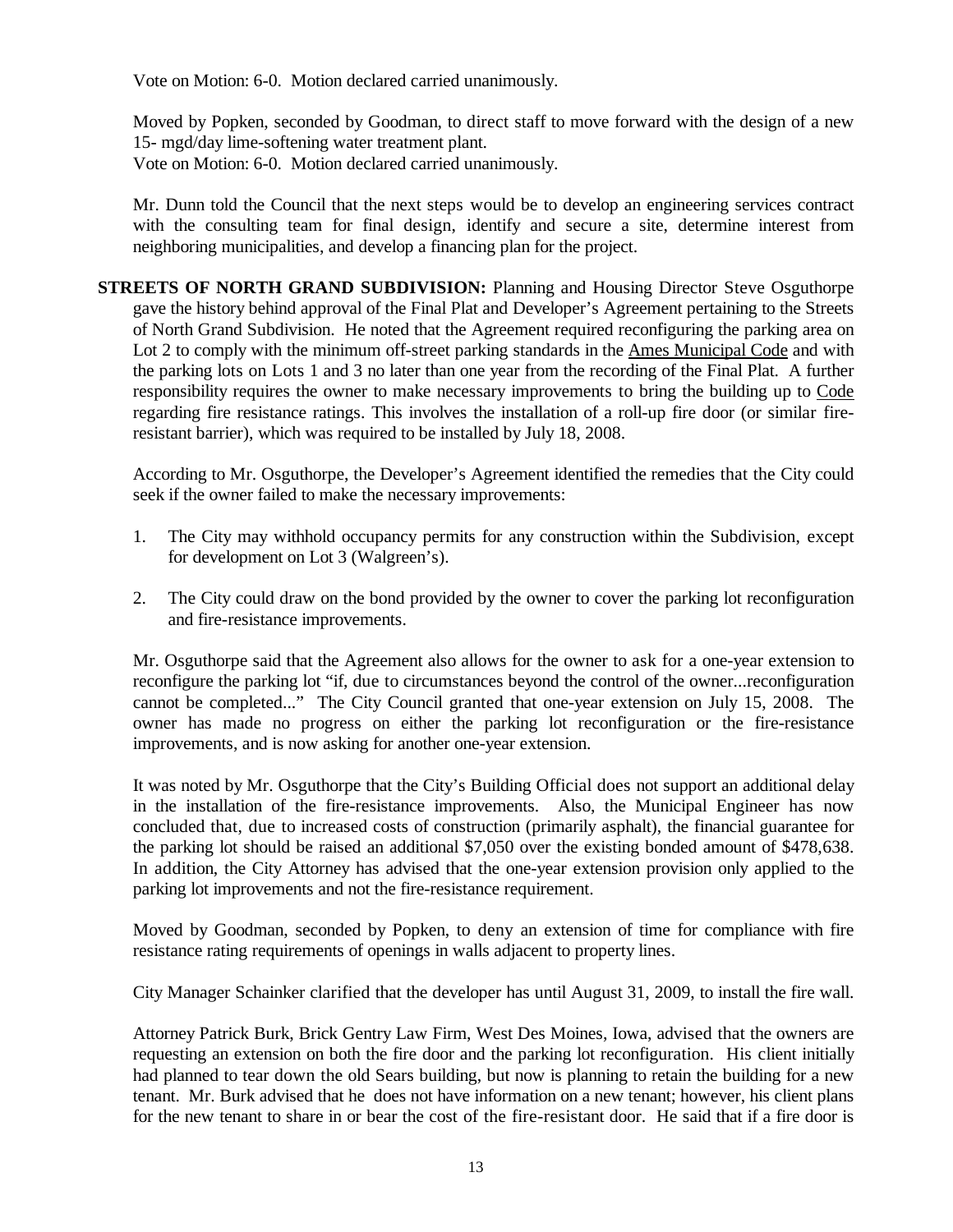installed now, it is likely that it would have to be removed when a new tenant occupies the building. Mr. Burk requested that the Council grant extensions to both issues with a limitation placed on the fire door issue that, at the time a new tenant occupies the building, it be brought up to Code. He told the Council that the sole reason the fire door issue even exists is due to an "imaginary plat line" that was created in 2007.

Council Member Doll asked if there were going to be any other changes or additions to the drawings that were initially shown to Council when the "Streets of North Grand" was approved two years ago. Mr. Burk said, "There may or may not be." In the short term, however, the Sears building is being actively marketed for retail.

Council Member Rice indicated his sympathy for the developer due to the "arbitrary line" and what actually changed for fire safety, which in Mr. Rice's opinion, was nothing. He believes that it does not increase or decrease any safety factor at the Mall. Mr. Rice said he had a problem with forcing the tenant to do that.

Council Member Larson said he totally disagreed with Council Member Rice. Mr. Larson pointed out that there is currently a vacant Sears store, which is probably not checked very frequently by anyone. If a fire started in that area, it could spread throughout the entire mall where there are people; it is a life safety issue.

Vote on Motion: 6-0. Motion declared carried unanimously.

Moved by Goodman, seconded by Mahayni, to adopt RESOLUTION NO. 09-343 approving a oneyear extension (until July 18, 2010) to reconfigure the parking lot on Lot 2.

Council Member Larson stated that he was extremely disappointed in the North Grand Mall, and particularly after he heard Mr. Burk's comments at this meeting. He said those comments indicated to him that the "Coming Soon" signs are not true, and what might "come soon" is totally different than what was represented to the Council in the past. Mr. Larson said that he appreciated that staff was offering some concessions to the owners of North Grand Mall. His understanding was that the extension granted last year was to be for only one year, and the Agreement never contemplated a second year extension. Mr. Larson does not believe that the City Council has been "anywhere near as willing to cut slack" to the potential developer of the new mall on East  $13<sup>th</sup>$  Street, and he thinks there are a lot more possibilities of that project becoming a viable mall in this community than North Grand. He reiterated that he was extremely disappointed in North Grand Mall and its owners, and he will not support any extension of time.

Council Member Goodman said he shares Mr. Larson's concerns about North Grand Mall, but thinks there hasn't been an opportunity to be lenient or hard on the Wolford Development. Mr. Goodman pointed out that this is a hard time economically, and the extension of time for the parking lot reconfiguration is a reasonable compromise to make. Mr. Larson recalled that the same discussion occurred a year ago.

Roll Call Vote: 5-1. Voting aye: Doll, Goodman, Mahayni, Popken, Rice. Voting nay: Larson. Resolution declared adopted, signed by the Mayor, and hereby made a portion of these minutes.

**PURCHASE OF 629/631 - 13TH STREET:** City Manager Schainker offered the following funding options for the purchase of the duplex at  $629/631 - 13$ <sup>th</sup> Street: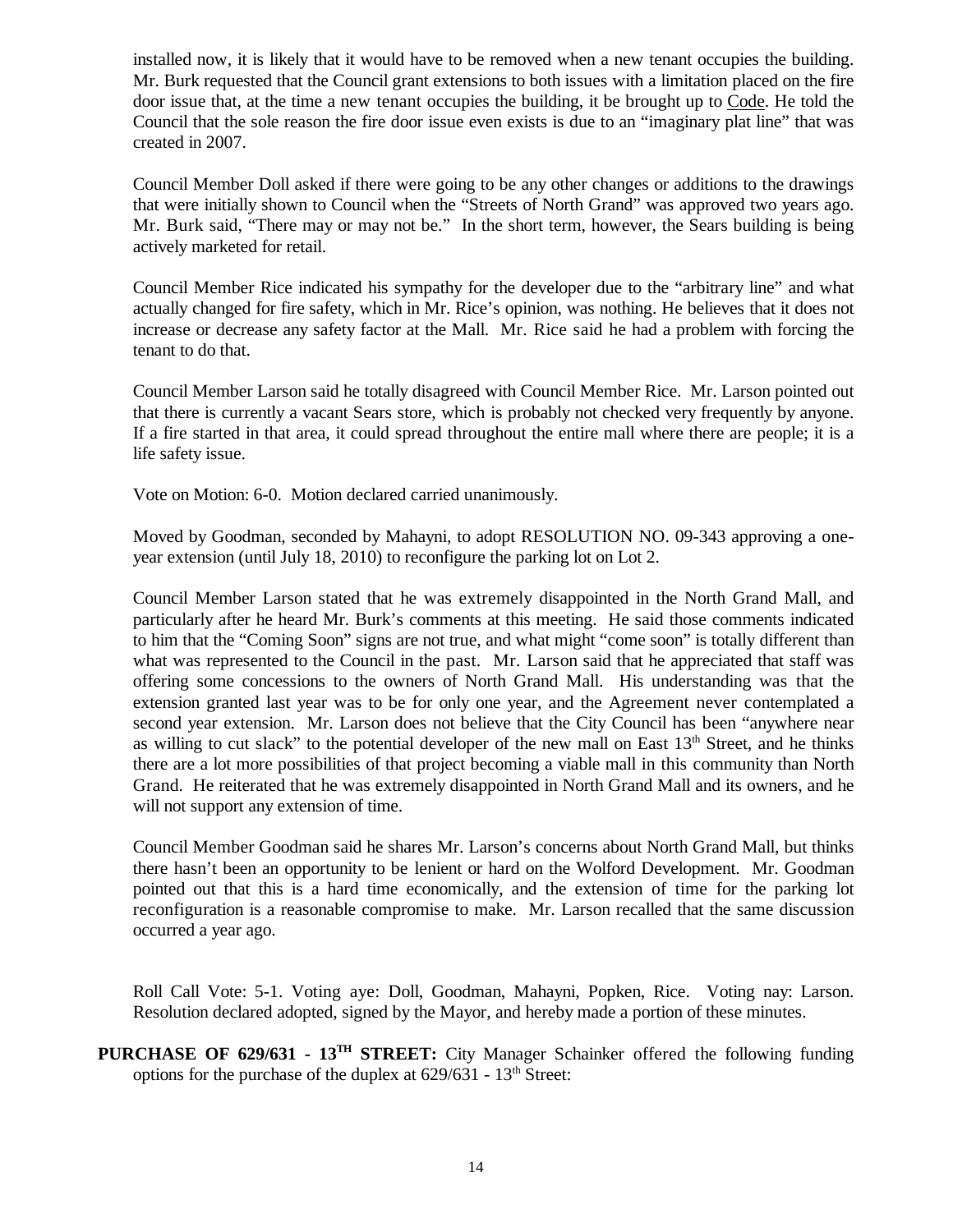- 1. HUD funds may be utilized with the goal of eliminating slum and blight. An amendment must be made to the City's 2009/10 CDBG Annual Action Plan, which will be coming before the Council on July 28.
- 2. General Fund revenues may be used to purchase the property; however, efforts have been taken to establish an adequate fund balance to maintain the City's Aaa bond rating.
- 3. Local Option Sales Tax Fund balance can be used because the purchase of the property can be considered a "community betterment" project.
- 4. County-Wide Affordable Housing Funds could be used.
- 5. General Obligation Bonds.
- 6. Local Option Sales Tax Fund Balance today, and issue G. O. Bonds in future years.

City Manager Schainker explained Option 6. The Council could use \$128,000 from the available balance in the Local Option Sales Tax Fund to purchase and remove the property. In future years, rather that utilizing sales tax funds to finance some CIP projects as currently planned, G.O. Bonds would be issued as an alternate funding source for this type of essential corporate purpose project. This would allow the Local Option Sales Tax Fund to be restored to its planned level. The downside would be that citizens would be required to pay interest on the issuance of debt for projects that were originally planned to be paid for with cash.

Kevin Bourke, 3427 Polaris, Ames, property owner of  $629/631 - 13<sup>th</sup>$  Street, advised that there is extreme concern on behalf of his tenants. One tenant is going month-to-month on a lease, and the other tenant's lease terminates at the end of July 2009. Discussion of relocation expenses for the tenants ensued. Tracy Warner and Vanessa Baker-Latimer, Housing Coordinator, indicated that federal guidelines dictate that relocation assistance must be provided.

Moved by Popken, seconded by Rice, to approve Option 6 and direct staff to use Local Option Sales Tax Fund today and G.O. Bonds in the future.

Vote on Motion: 5-1. Voting aye: Doll, Larson, Mahayni, Popken, Rice. Voting nay: Goodman. Motion declared carried.

**SE 16TH STREET PAVING AND BRIDGE REPLACEMENT:** Moved by Goodman, seconded by Doll, to adopt RESOLUTION NO. 09-337 to accept as complete and satisfactory the contract for SE  $16<sup>th</sup>$ Street Paving and Bridge Replacement, ordering final payment, determining amount to be assessed, and ordering final plat and schedule.

Roll Call Vote: 6-0. Resolution declared adopted unanimously, signed by the Mayor, and hereby made a portion of these minutes.

**THIRD-PARTY ADMINISTRATOR FOR WORKERS' COMPENSATION AND MUNICIPAL FIRE AND POLICE RETIREMENT SYSTEM:** Moved by Goodman, seconded by Popken, to adopt RESOLUTION NO. 09-338 awarding a contract to EMC Risk Services, LLC, of Des Moines, Iowa, in an amount not to exceed \$50,000 for Third-Party Administration for Workers' Compensation and Municipal Fire and Police Retirement System.

Council Member Doll asked who currently manages this work. He noted that \$50,000 could equate to a new FTE (full-time equivalent). Risk Manager Inta Bingham indicated that this had previously been handled in-house. Because the workers' compensation field is so complex and most Risk Managers do not have that type of expertise, there are benefits from going with a broader network.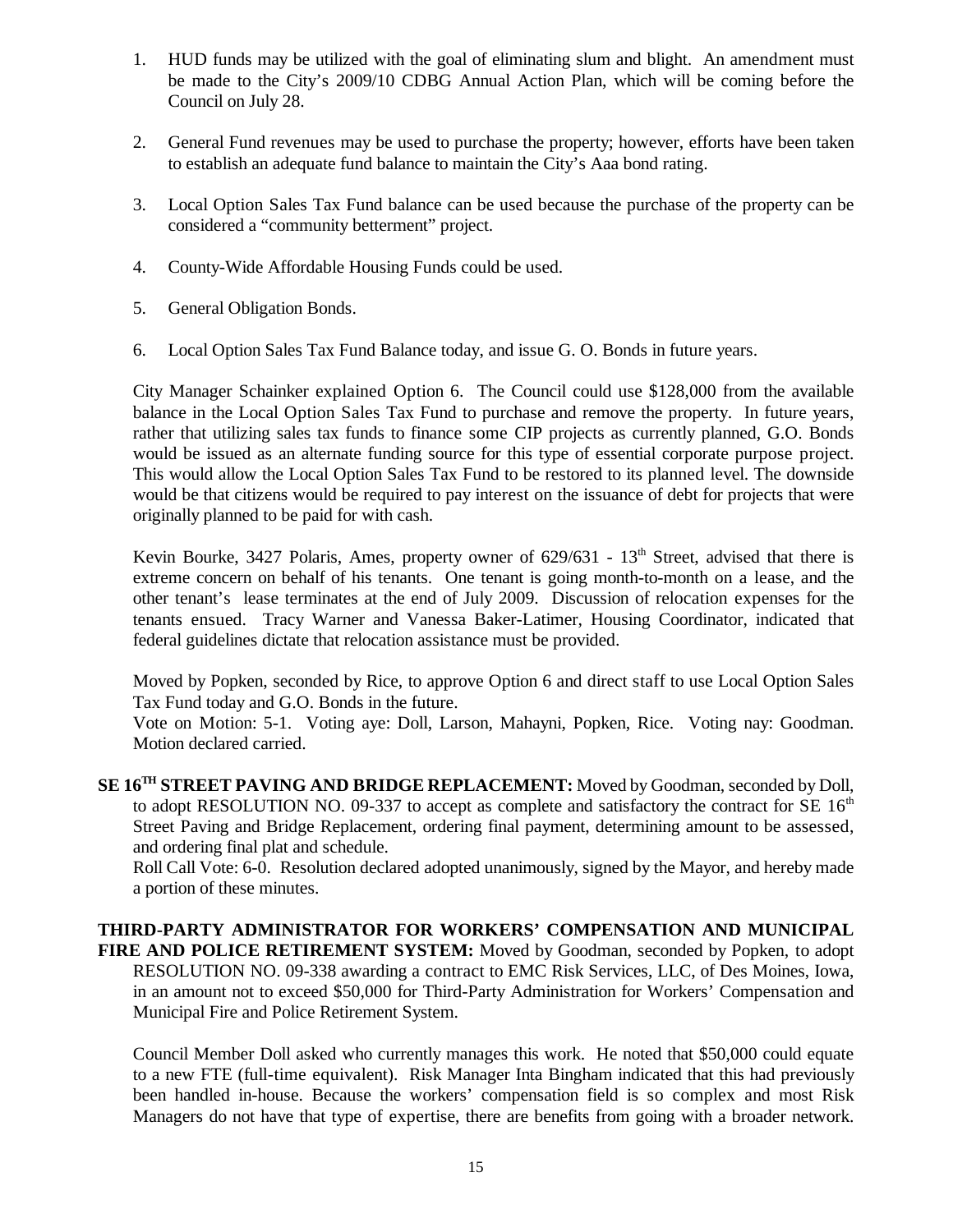Those benefits include trained professionals administering the claims and assisting injured employees in returning to productive work as soon as possible. Council Member Goodman asked to have a report in one year on the rate of return.

Roll Call Vote: 6-0. Resolution declared adopted unanimously, signed by the Mayor, and hereby made a portion of these minutes.

**LIBRARY EXPANSION FEASIBILITY STUDY:** Art Weeks, Library Director, explained that more community discussion is needed before an option for either expansion of the Library at the current site or relocation of the Library to another site. The agreed-upon schedule with the architectural firm indicated that public forums would have been concluded by May and Phase 1 completed entirely by September 2009. The Library Board has agreed, as has the Historic Preservation Commission, that Phase I should be extended to allow additional forums for citizen input before a recommendation is made.

Mr. Weeks also advised that the Library Board of Trustees is requesting that \$51,000 in additional funding be allocated from the 2009/10 Capital Improvements Plan (CIP) be assigned to the project to pay for an extension of the concept design phase in the Contract with Meyer Scherer & Rockcastle, LTD.

City Manager Schainker noted that it is unknown at this time whether the Library may need to move forward in the future with any of the maintenance items/repairs being asked to be deleted from the 2009/10 CIP. He advised that, by approving the requested budget amendment, the Council would not be committing to move the deleted projects into a future year's CIP. If the expansion of the current library is not approved by the voters, the maintenance/repairs would have to be re-prioritized with other projects currently budgeted in the 2010-2014 time frame.

Moved by Mahayni, seconded by Goodman, to adopt RESOLUTION NO. 09-339 approving Change Order No. 1 with Meyer, Scherer & Rockcastle, LTD., in an amount not to exceed \$51,000 for existing building and alternate site studies.

Roll Call Vote: 6-0. Resolution declared adopted unanimously, signed by the Mayor, and hereby made a portion of these minutes.

Moved by Mahayni, seconded by Goodman, to adopt RESOLUTION NO. 09-340 approving amendment to 2009/10 CIP to provide for Library Expansion Feasibility Study. Roll Call Vote: 6-0. Resolution declared adopted unanimously, signed by the Mayor, and hereby made a portion of these minutes.

## **HEARING ON ADOPTION OF 2008 NATIONAL ELECTRIC CODE, WITH LOCAL EDITS:**

Mayor opened the hearing and closed same after no one came forward to speak.

Moved by Goodman, seconded by Doll, to pass on first reading an ordinance adopting the 2008 National Electric Code, with local edits.

Roll Call Vote: 6-0. Motion declared carried unanimously.

**HEARING ON ORDINANCE GRANTING TO INTERSTATE POWER AND LIGHT COMPANY (IPL), ET AL, THE RIGHT TO OPERATE A NATURAL GAS DISTRIBUTION SYSTEM UNDER A NON-EXCLUSIVE FRANCHISE:** Mayor Campbell noted that the hearing had been opened on May 26, 2009, and continued it to June 9, June 23, and July 14, 2009. City Attorney Doug Marek advised that representatives from Interstate Power and Light Company (IPL) have requested that the hearing be once again continued, noting that the parties have not reached agreement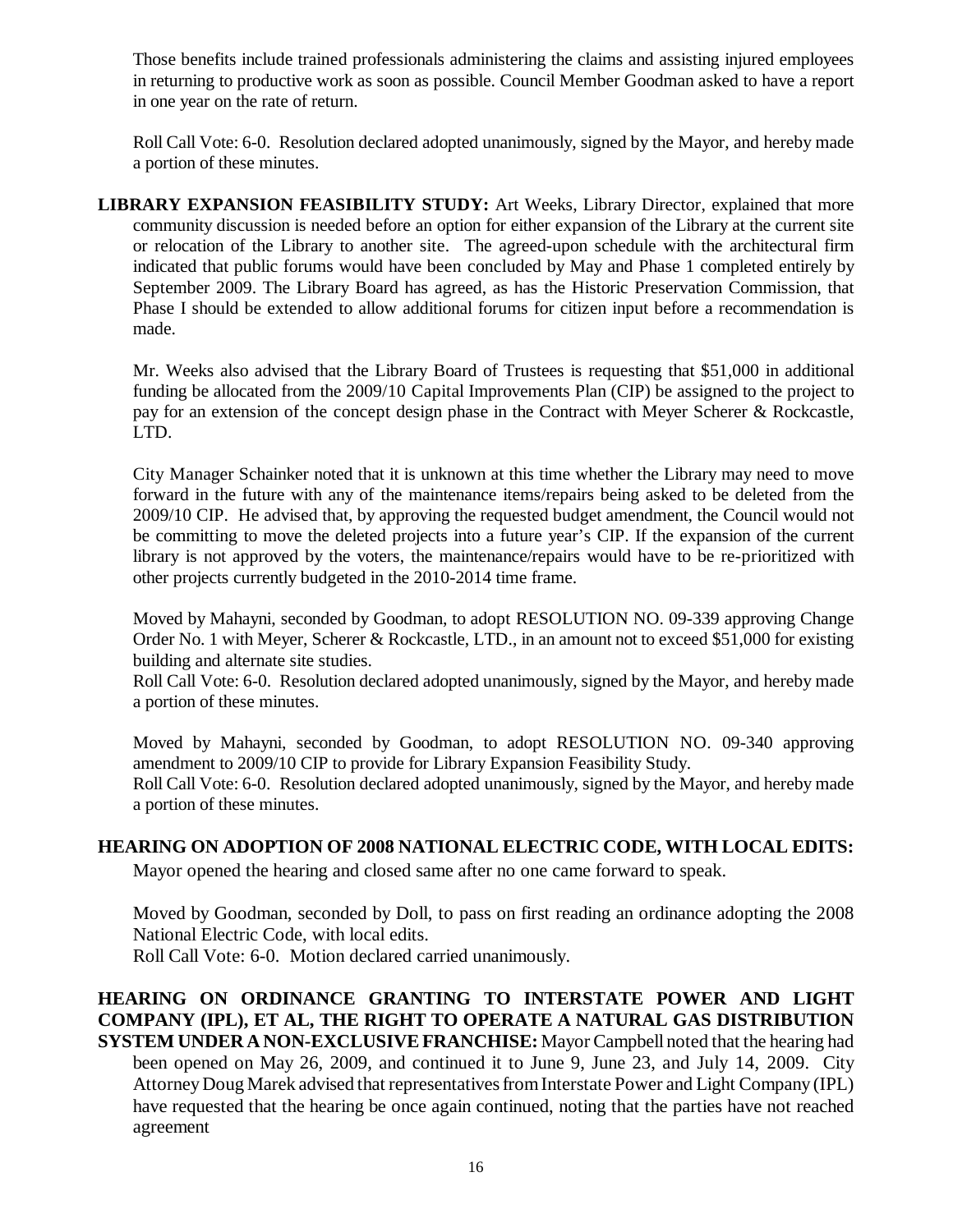regarding the eminent domain or indemnity issues. In addition, Jeff Rosencrants, Deputy General Counsel, was not able to be present at this meeting.

Mark Harmison, 2060 S.  $500<sup>th</sup>$  Avenue, Ames, spoke of his opposition to granting the power of eminent domain to a third party. He acknowledged that he lives outside the city limits. Mr. Harmison believes that it is morally wrong to grant such a powerful tool to a private entity that is not accountable to voters.

Council Member Popken asked if it would be beneficial for the Council to discuss this issue in the hope of providing further direction to staff. Mr. Marek advised that the Utility has proposed alternatives that would be acceptable to the eminent domain issue; however, it has indicated that the current language pertaining to the indemnity issue is not acceptable. He recommended that discussions continue staff-to-staff.

Marion Fitzgerald, 26566 - 650<sup>th</sup> Avenue, Nevada, Account Manager for Alliant Energy, indicated that there are four options contained in the Council Action Form, which pertain to eminent domain, and IPL would find any of those acceptable. He reiterated that the Utility views eminent domain as a last resort and has only used it twice.

Discussion ensued on the four options pertaining to eminent domain:

- 1. The Council could choose to eliminate eminent domain authority in the franchise ordinance.
- 2. The Council could include a provision in the franchise ordinance that grants the power of eminent domain to IPL on a case-by-case basis by Council resolution.
- 3. The Council could include in the franchise ordinance a provision that grants the power of eminent domain to IPL, but require the gas company to first "consult" with the City Council at a public session to justify why the exercise of this power is necessary.
- 4. The Council could include in the franchise ordinance a provision that grants the power of eminent domain to IPL for the first three to five years of a 25-year franchise with options for the Council to extend this authority in five-year increments.

City Attorney Marek advised that draft language in the ordinance states, "This Ordinance shall allow the franchisee to appropriate and condemn property when necessary to provide gas service to its customers." Mr. Marek said that it was his understanding that the transmission lines that serve Ames are under the authority of Northern Natural Gas, as opposed to Alliant.

Moved by Larson, seconded by Doll, to include a provision in the franchise ordinance that grants the power of eminent domain to IPLC on a case-by-case basis by Council resolution. Vote on Motion: 5-1. Voting aye: Doll, Larson, Mahayni, Popken, Rice. Voting nay: Goodman. Motion declared carried.

Council Member Doll asked for clarification as to the indemnification issue. Mr. Marek advised that the current franchise language (dating back 25 years) provides that the City will not be responsible, even for damage caused by the City, to the franchisee's equipment in the right-of-way. That language is not commonly seen in this type of agreement; however, it might have been 25 years ago.

Moved by Goodman, seconded by Larson, to continue the hearing to July 28, 2009. Roll Call Vote: 6-0. Motion declared carried.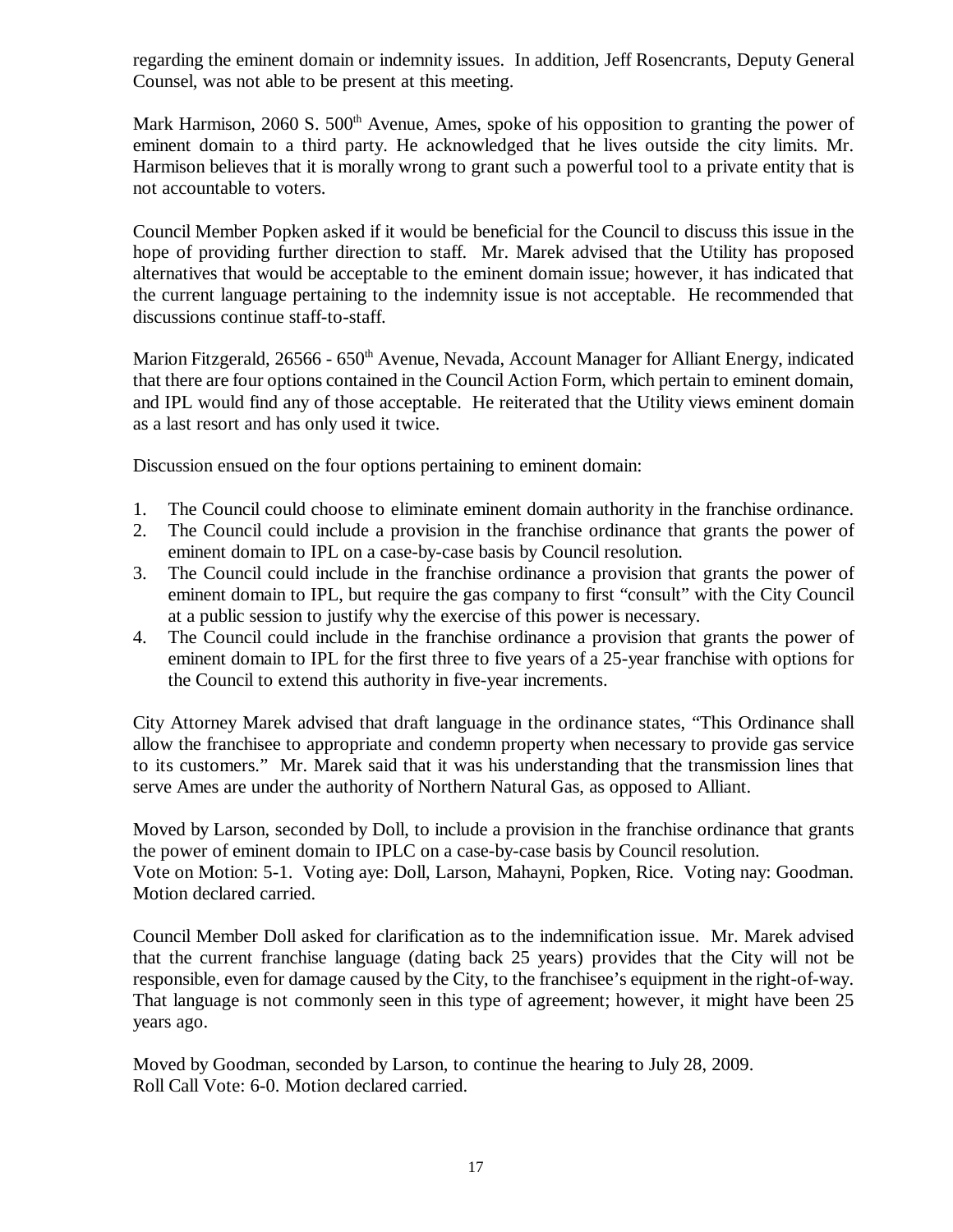# **HEARING ON 2008/09 CYRIDE ROUTE PAVEMENT IMPROVEMENTS (TORONTO STREET AND HUTCHISON STREET):** The Mayor opened the hearing and closed same after no

one requested to speak.

Moved by Goodman, seconded by Mahayni, to adopt RESOLUTION NO. 09-341 approving final plans and specifications and awarding a contract to Con-Struct, Inc., of Ames, Iowa, in the amount of \$399,342.

Roll Call Vote: 6-0. Resolution declared adopted unanimously, signed by the Mayor, and hereby made a portion of these minutes.

**HEARING ON NEIGHBORHOOD INFRASTRUCTURE IMPROVEMENTS PROGRAM (CURB REPLACEMENT PROGRAM):** The public hearing was opened by Mayor Campbell. She closed the hearing after no one came forward to speak.

Tracy Warner noted that this project is using Community Development Block Grant Recovery funds, and as such, HUD must approve the project. She advised that the City has not received the HUD Agreement, so Council should only accept the report of bids at this time and delay award until concurrence from HUD is received.

Moved by Mahayni, seconded by Doll, to accept the report of bids and delay award. Vote on Motion: 6-0. Motion declared carried unanimously.

## **ORDINANCE REVISING APPENDIX K RENAMING SOUTH DAYTON AVENUE TO SOUTH**

**DAYTON PLACE:** Moved by Goodman, seconded by Mahayni, to pass on first reading an ordinance revising Appendix K renaming South Dayton Avenue to South Dayton Place. Roll Call Vote: 6-0. Motion declared carried unanimously.

**REVISION TO SEWER UTILITY ORDINANCE**: Moved by Goodman, seconded by Mahayni, to pass on first reading a revision to the Sewer Utility Ordinance to eliminate the 5,000 cubic-foot-percalendar-year limit on sewer rate exemptions.

Roll Call Vote: 6-0. Motion declared carried unanimously.

# **ORDINANCE AMENDING SUBDIVISION REGULATIONS FOR LOTS CREATED THROUGH CONVEYANCE OR RECORDED PLATS:** Moved by Mahayni, seconded by Popken,

to pass on second reading an ordinance amending subdivision regulations for lots created through conveyance or recorded plats.

Roll Call Vote: 6-0. Motion declared carried unanimously.

**ORDINANCE AMENDING SUBDIVISION REGULATIONS PERTAINING TO REQUIREMENTS FOR PLATS OF SURVEY:** Moved by Goodman, seconded by Popken, to pass on second reading an ordinance amending subdivision regulations pertaining to requirements for Plats of Survey.

Roll Call Vote: 6-0. Motion declared carried unanimously.

## **ORDINANCE AMENDING SUBDIVISION REGULATIONS FOR REVIEW OF PLATS OF SURVEY WITHIN THE AMES URBAN FRINGE:** Moved by Popken, seconded by Goodman, to pass on second reading an ordinance amending subdivision regulations for review of Plats of

Survey within the Ames Urban Fringe.

Roll Call Vote: 6-0. Motion declared carried unanimously.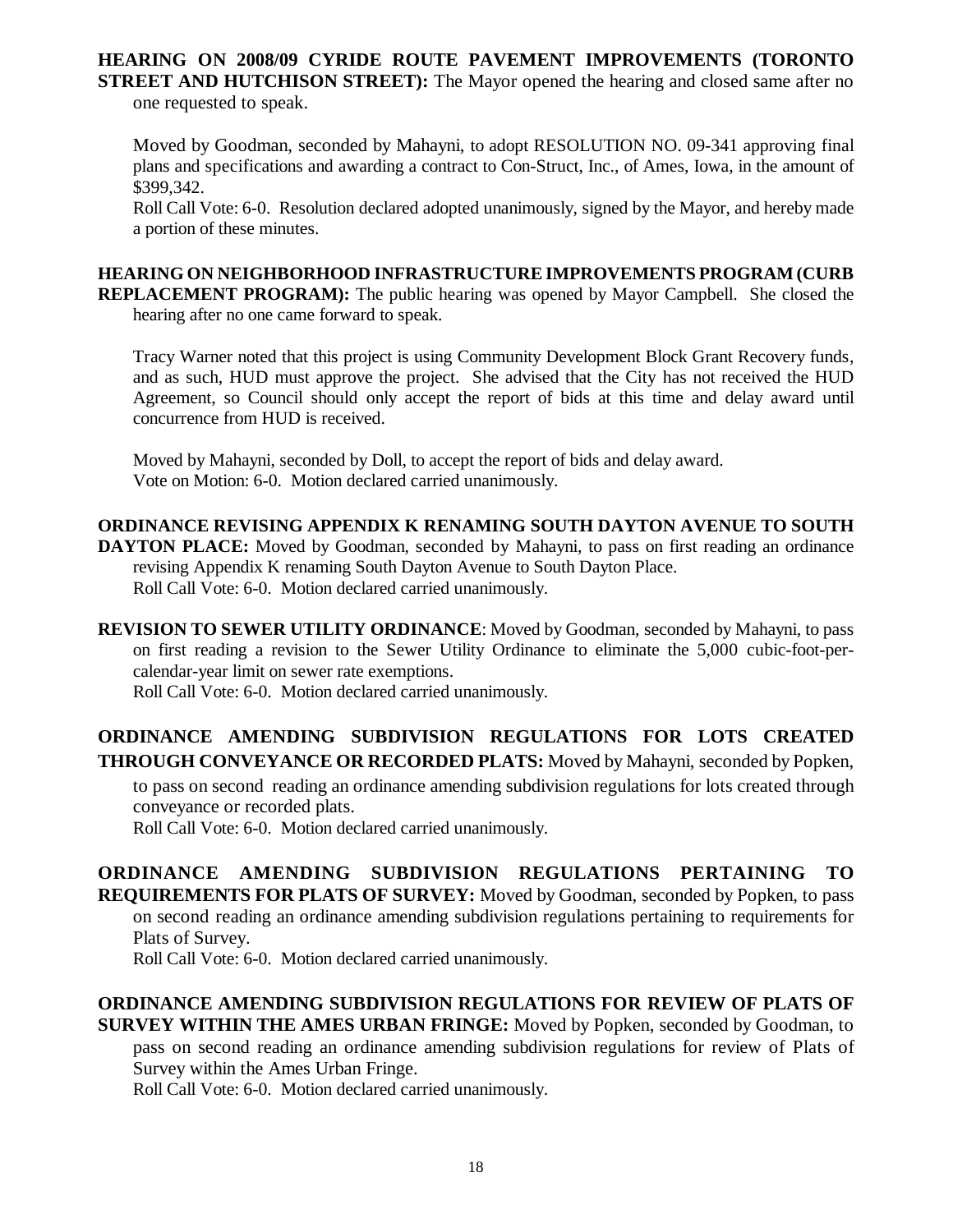#### **ORDINANCE REPEALING FISHING POPULATION SECTIONS AT ADA HAYDEN LAKE:**

Moved by Popken, seconded by Mahayni, to pass on third reading and adopt ORDINANCE NO. 3996 repealing fishing population sections at Ada Hayden Lake.

Roll Call Vote: 6-0. Ordinance declared adopted unanimously, signed by the Mayor, and hereby made a portion of these minutes.

**ORDINANCE PERTAINING TO PLACEMENT, SCREENING, AND LANDSCAPING AROUND MECHANICAL EQUIPMENT UNITS:** Moved by Mahayni, seconded by Goodman, to pass on third reading and adopt ORDINANCE NO. 3997 making a zoning text amendment pertaining to placement, screening, and landscaping around mechanical equipment units. Roll Call Vote: 6-0. Ordinance declared adopted unanimously, signed by the Mayor, and hereby made a portion of these minutes.

**COMMENTS:** Moved by Popken, seconded by Rice, to refer to staff the email from Ria Kinert regarding composting.

Vote on Motion: 6-0. Motion declared carried unanimously.

Moved by Popken, seconded by Goodman, to direct staff to prepare a formal recommendation to be brought back to the Council for consideration regarding the Story County Needs Assessment. Vote on Motion: 6-0. Motion declared carried unanimously.

Moved by Larson, seconded by Mahayni, to refer to staff the letter from Story Construction, requesting specifically a report from staff regarding the possibility of constructing an indoor youth sports practice and game facility in the General Industrial Zone. Vote on Motion: 6-0. Motion declared carried unanimously.

Moved by Rice, seconded by Goodman, to direct staff to send a letter to Story County indicating the City's support of modifications to low-head dams within Story County and encouraging the County to do the same.

Vote on Motion: 6-0. Motion declared carried unanimously.

Moved by Rice, seconded by Goodman, to refer to staff the request of the Story County Prevention Policy Board to allow City Hall to be a drug drop-off site.

Vote on Motion: 4-2. Voting aye: Doll, Larson, Mahayni, Rice. Voting nay: Goodman, Popken. Motion declared carried.

Moved by Goodman, seconded by Larson, to refer to staff the email from Nitin Gadia regarding using art to create community and neighborhood building exercises on intersections.

Council Member Rice indicated that he had not received that e-mail.

Vote on Motion: 5-0-1. Voting aye: Doll, Goodman, Larson, Mahayni, Popken. Voting nay: None. Abstaining: Rice. Motion declared carried.

Moved by Doll, seconded by Mahayni, to refer to staff the letter from Story County Policy Prevention Board for a review of City Ordinance Section 27.23 on Dope Paraphernalia.